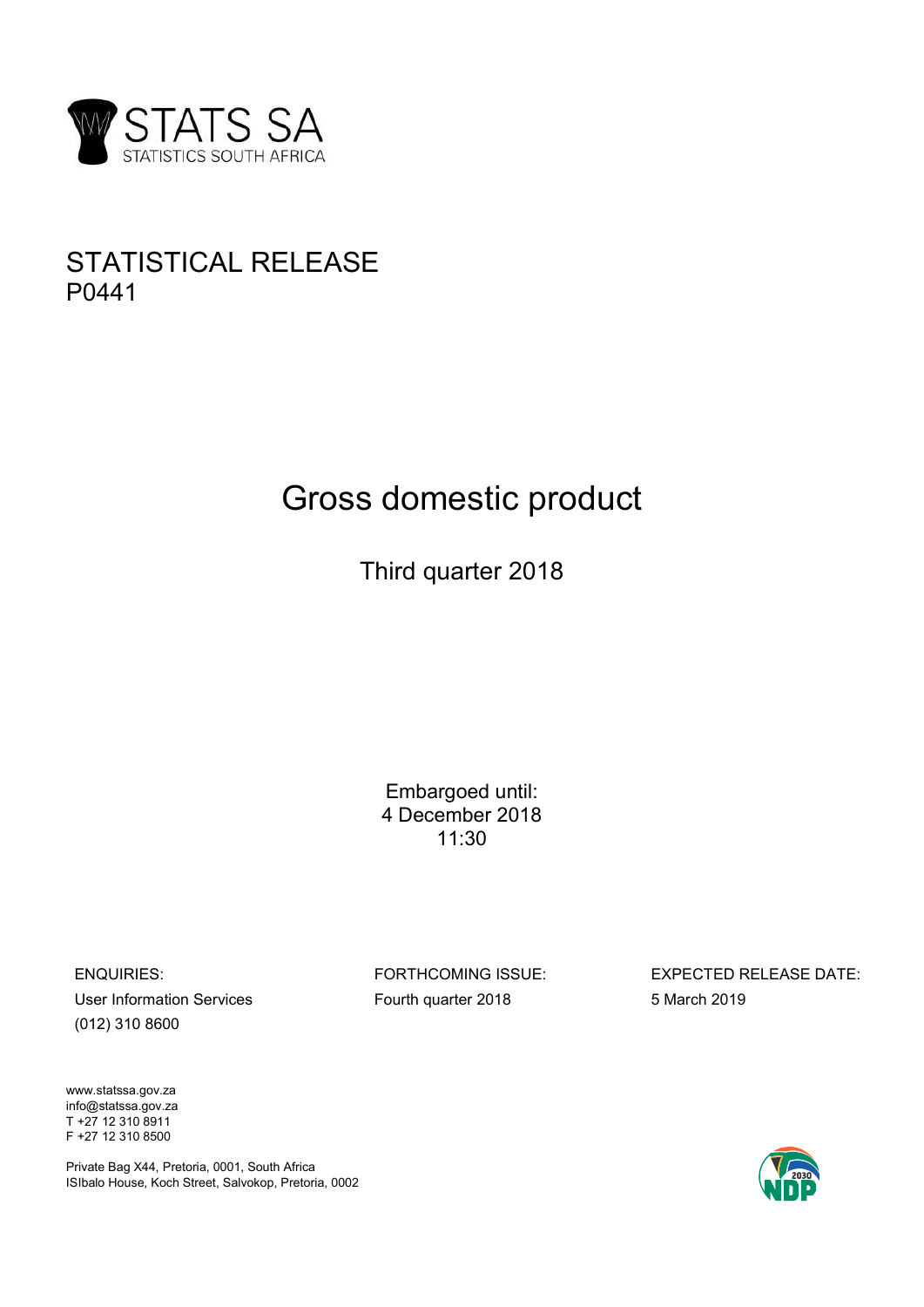# **Contents**

| STATISTICS SOUTH AFRICA<br>-1                                                                                         | P0441 |
|-----------------------------------------------------------------------------------------------------------------------|-------|
| <b>Contents</b>                                                                                                       |       |
|                                                                                                                       |       |
|                                                                                                                       |       |
| Expenditure on gross domestic product at constant 2010 prices: third quarter of 2018 5                                |       |
|                                                                                                                       |       |
| Table 2 - Growth rates in industry value added and GDP (constant 2010 prices, seasonally adjusted and annualised) 8   |       |
|                                                                                                                       |       |
|                                                                                                                       |       |
|                                                                                                                       |       |
|                                                                                                                       |       |
| Table 7 - Growth rates in expenditure on GDP (constant 2010 prices, seasonally adjusted and annualised) 14            |       |
| Table 8 - Contributions to growth in expenditure on GDP (constant 2010 prices, seasonally adjusted and annualised) 15 |       |
|                                                                                                                       |       |
|                                                                                                                       |       |
|                                                                                                                       |       |
|                                                                                                                       |       |
|                                                                                                                       |       |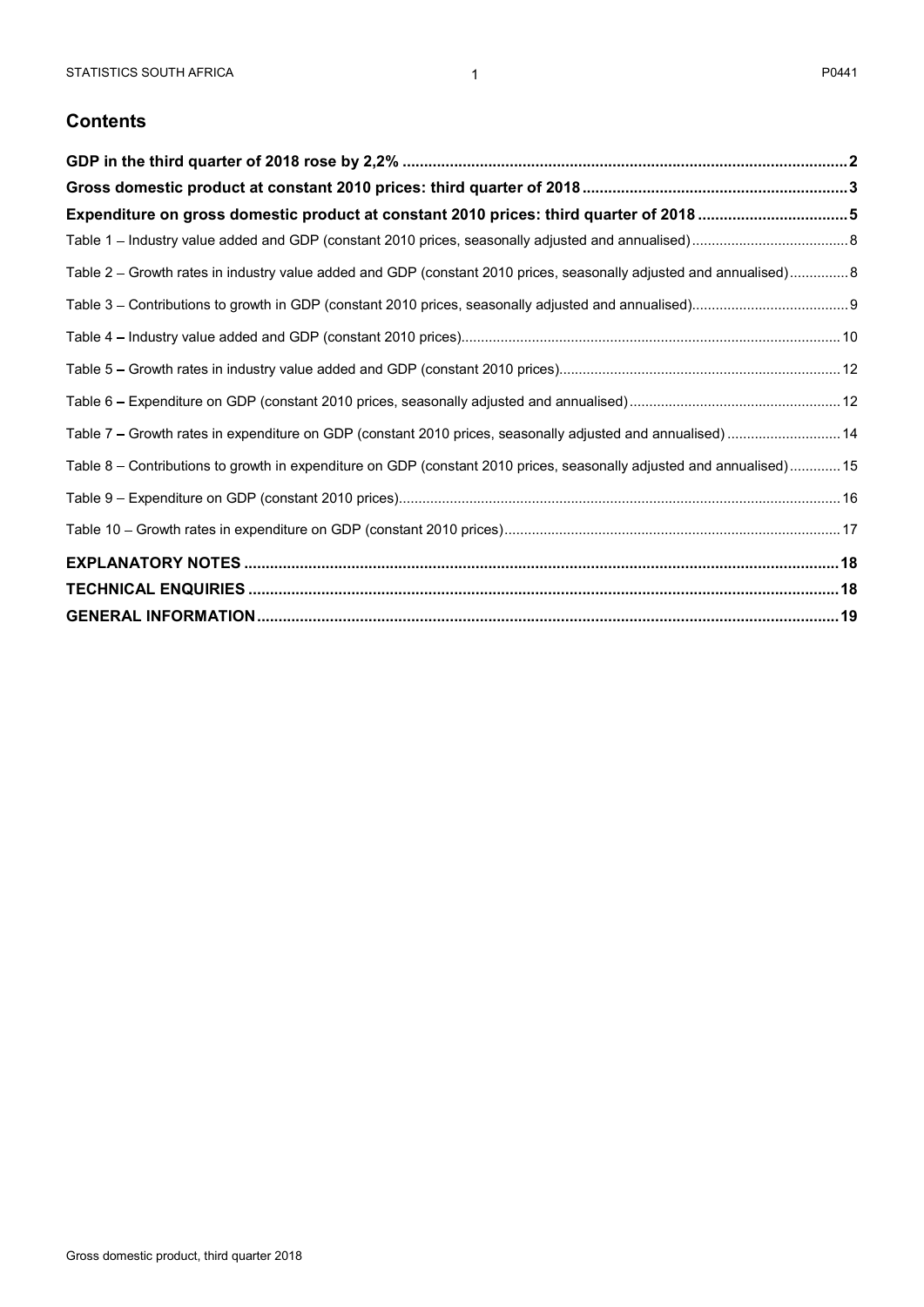STATISTICS SOUTH AFRICA<br>
GDP in the third quarter of 2018 rose by 2,2%<sup>1</sup><br>
Real gross domestic product (measured by production) Expenditure on real gross domestic product increased<br>
increased by 2,2% in the third quarter STATISTICS SOUTH AFRICA<br> **GDP in the third quarter of 2018 rose by 2,2%<sup>1</sup><br>
Real gross domestic product (measured by production) Expenditure on real gross domestic product<br>
increased by 2,2% in the third quarter of 2018,** 



and trade industries.

The finance, real estate and business services industry Gross fixed capital formation or<br>increased by 2.3% and contributed 0.5 of a percentage contributing -1,0 percentage point. point.

The transport, storage and communication industry contributed 2,8 percentage points to total growth. point.

# (% points)



on the basis of series at constant prices.

Real gross domestic product (measured by production) P0441<br>Expenditure on real gross domestic product increased by<br>2,3% in the third quarter of 2018, following a decrease of<br>0,7% in the second quarter of 2018.<sup>2</sup><br>Figure 3 – Growth in expenditure on GDP (%) Expenditure on real gross domestic product increased by<br>2,3% in the third quarter of 2018, following a decrease of<br>0,7% in the second quarter of 2018.<sup>2</sup><br>Figure 3 – Growth in expenditure on GDP (%)



Household final consumption expenditure increased by percentage point to total growth.

Government final consumption expenditure increased by

Gross fixed capital formation decreased by 5,1%,

Exports increased by 24,2% and imports increased by point to total growth.



Unless otherwise specified, growth rates are quarter-on-quarter,  $\frac{2}{3}$  The figures showing growth in expenditure on GDP exclude the seasonally adjusted and annualised. All growth rates are calculated residual, calculated as the difference between GDP measured by production and the sum of the expenditure components. For more detail see Table 30 on the Stats SA website.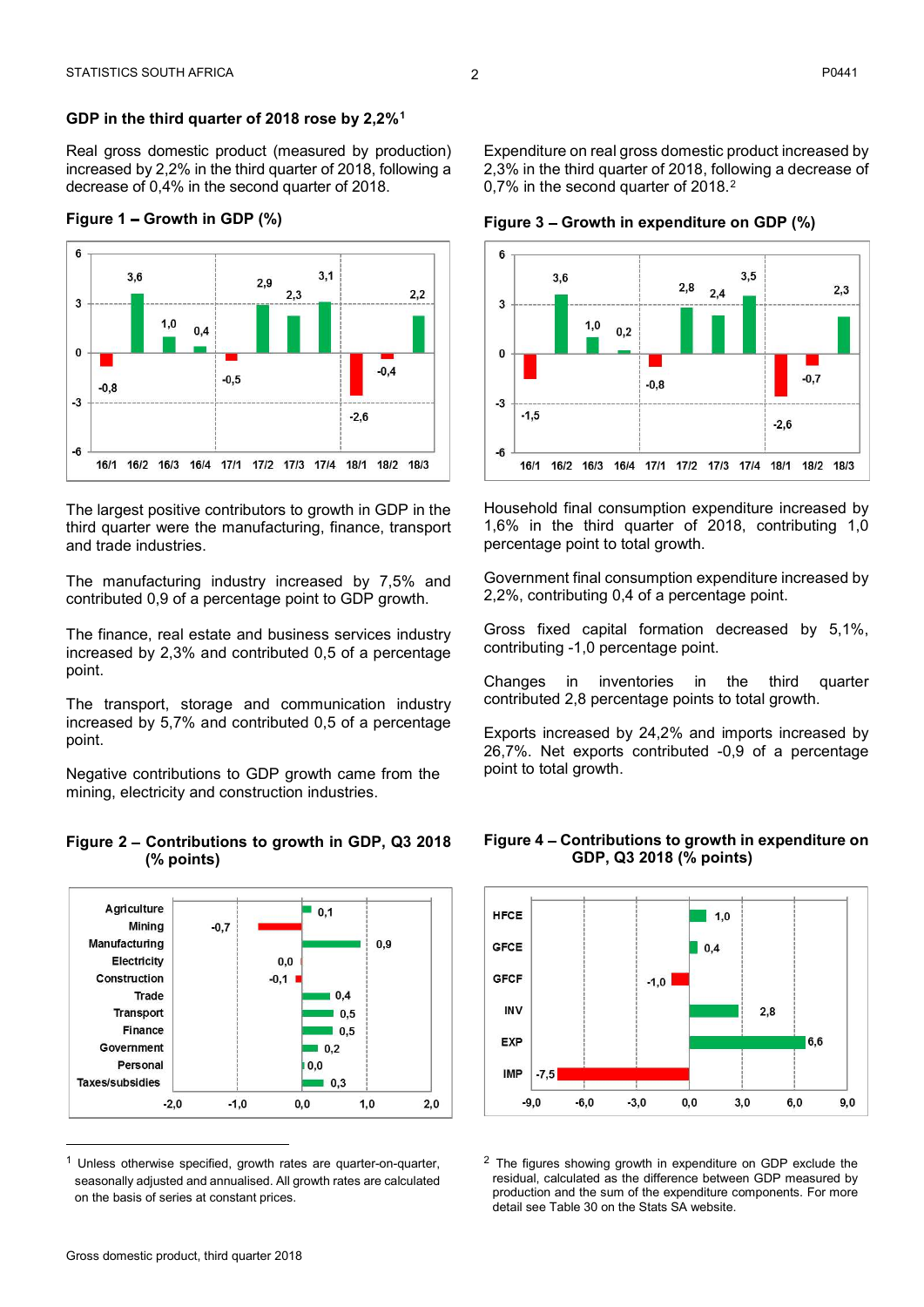# Primary sector

STATISTICS SOUTH AFRICA<br>Gross domestic product at constant 2010 prices: third quarter of 2018<br>Primary sector<br>The agriculture, forestry and fishing industry increased by 6,5% and contributed 0,1 of a percentage point to GDP

PO441<br>
The agriculture, forestry and fishing industry increased by 6,5% and contributed 0,1 of a percentage point to GDP<br>
The agriculture, forestry and fishing industry increased by 6,5% and contributed 0,1 of a percentage growth. The growth came from an increase in the production of field crops, horticultural products and animal products.<br>The agriculture, forestry and fishing industry increased by 6,5% and contributed 0,1 of a percentage po FIATISTICS SOUTH AFRICA<br>
The agriculture, forestry and fishing industry increased by 6,5% and contributed 0,1 of a percentage point to GDP<br>
The agriculture, forestry and fishing industry increased by 6,5% and contributed 0 PRIATISTICS SOUTH AFRICA<br>
The agriculture, forestry and fishing industry increased by 6,5% and contributed 0,1 of a percentage point to GDP<br>
The agriculture, forestry and fishing industry increased by 6,5% and contributed STATISTICS SOUTH AFRICA<br>
3<br>
Gross domestic product at constant 2010 prices: third quarter of 2018<br>
Primary sector<br>
The agriculture, forestry and fishing industry increased by 6,5% and contribut<br>
growth. The growth came fro





# Secondary sector

to the increase were basic iron and steel, metal products and machinery; wood, paper and publishing; petroleum, equipment.

produced and consumed.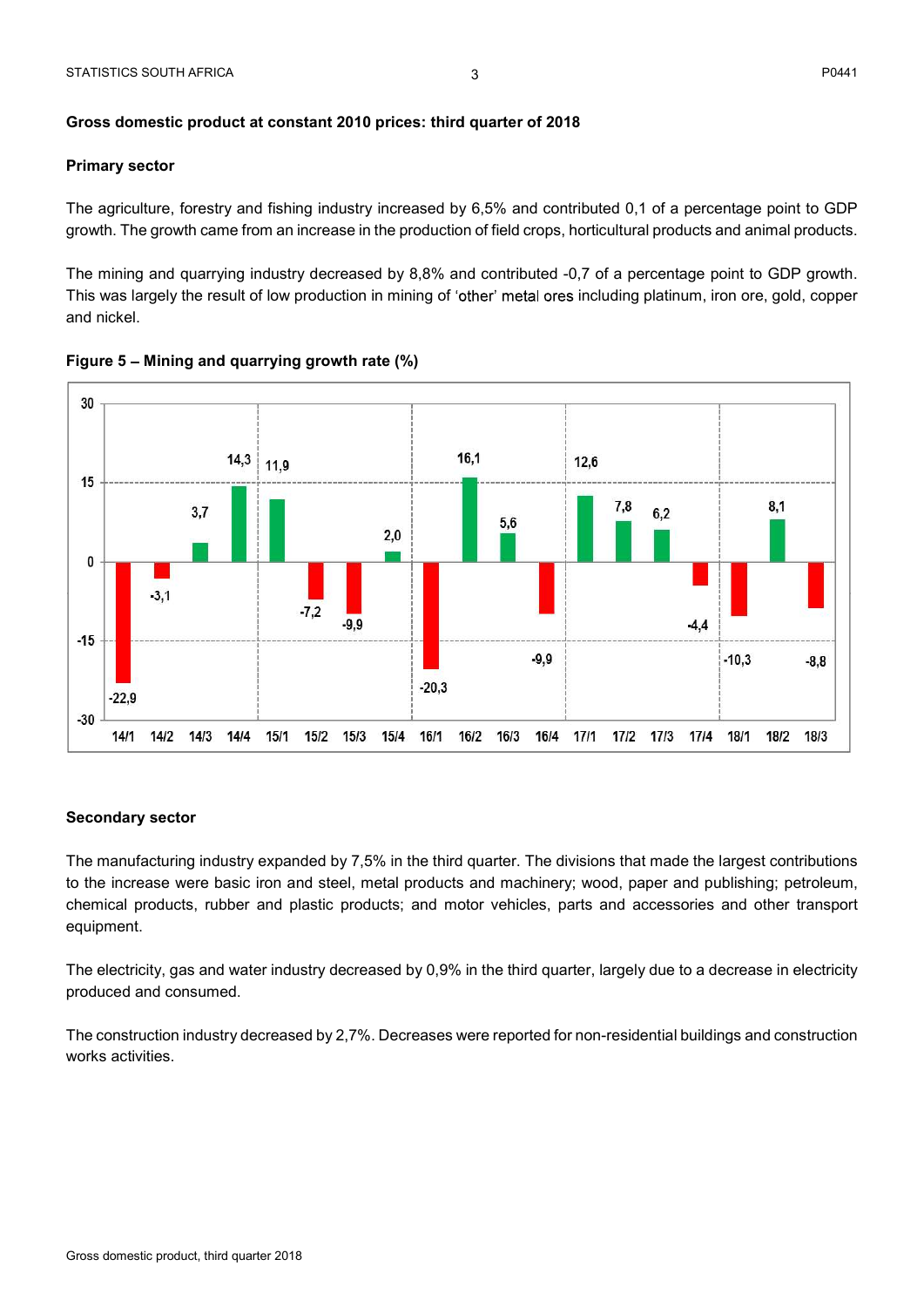

# Figure  $6$  – Manufacturing growth rate  $(\%)$

# Tertiary sector

wholesale trade, retail trade and food and beverages.





Personal services increased by 0,7%.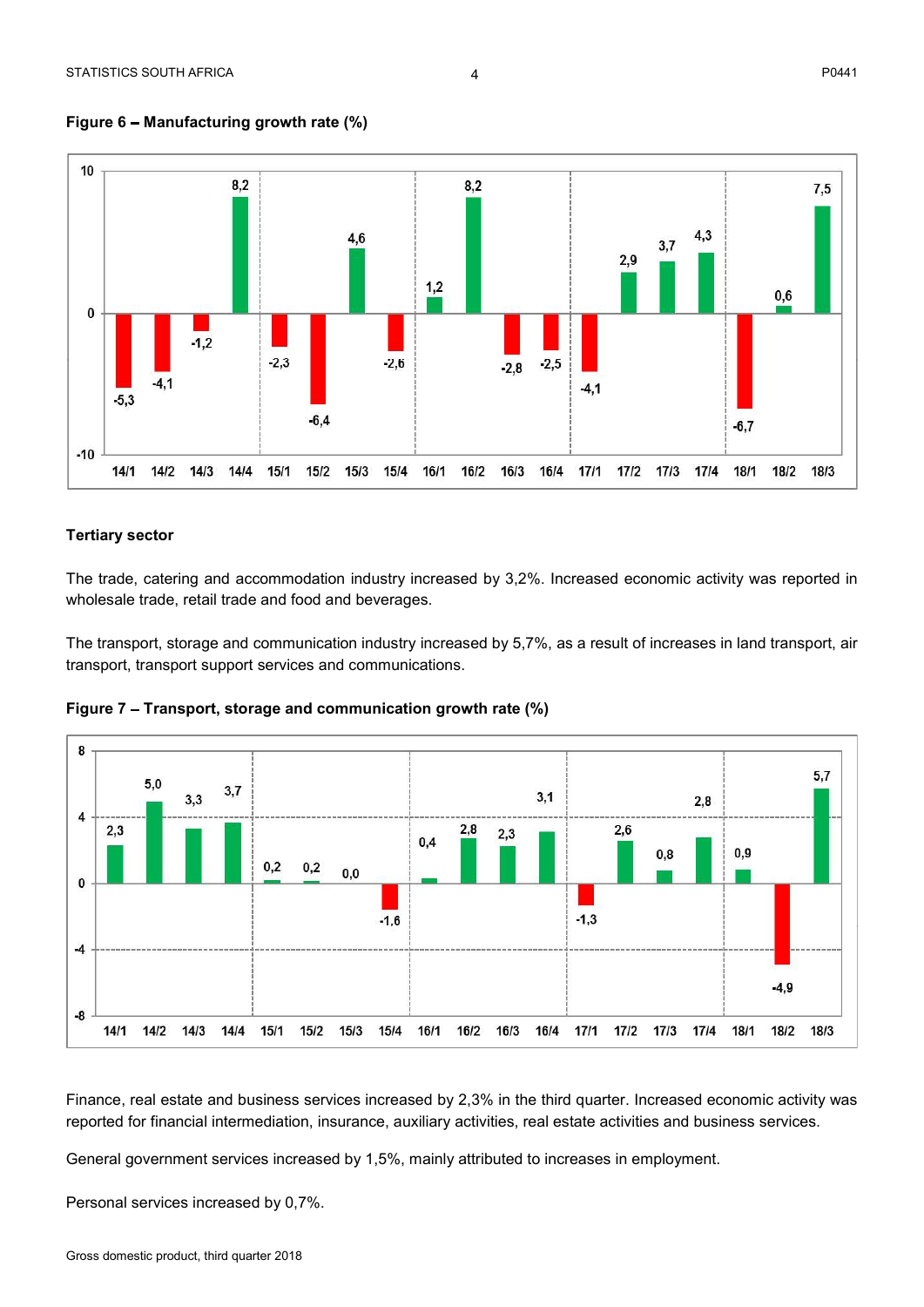# Household final consumption expenditure (HFCE)

Expenditure on gross domestic product at constant 2010 prices: third quarter of 2018<br>Expenditure on gross domestic product at constant 2010 prices: third quarter of 2018<br>Household final consumption expenditure increased by Expenditure on gross domestic product at constant 2010 prices: third quarter of 2018<br>
Household final consumption expenditure (HFCE)<br>
Household final consumption expenditure increased by 1,6% in the third quarter, contribu Expenditure on gross domestic product at constant 2010 prices: third quarter of 2018<br>
Household final consumption expenditure (HFCE)<br>
Household final consumption expenditure increased by 1,6% in the third quarter, contribu FXATISTICS SOUTH AFRICA<br>
Expenditure on gross domestic product at constant 2010 prices: third quarter of 2018<br>
Household final consumption expenditure increased by 1,6% in the third quarter, contributing 1,0 percentage poi Expenditure on gross domestic product at constant 2010 prices: third quarter of 2018<br>
Household final consumption expenditure (HFCE)<br>
Household final consumption expenditure increased by 1,6% in the third quarter, contribu BEXPIRITICS SOUTH AFRICA<br>
Expenditure on gross domestic product at constant 2010 prices: third quarter of 2018<br>
Household final consumption expenditure (HFCE)<br>
Household final consumption expenditure increased by 1.6% in t Expenditure on gross domestic product at constant 2010 prices: third quarter of 2018<br>
Household final consumption expenditure (HFCE)<br>
Household final consumption expenditure increased by 1,6% in the third quarter, contrib





# Government final consumption expenditure (GFCE)

services and compensation of employees were reported in the third quarter.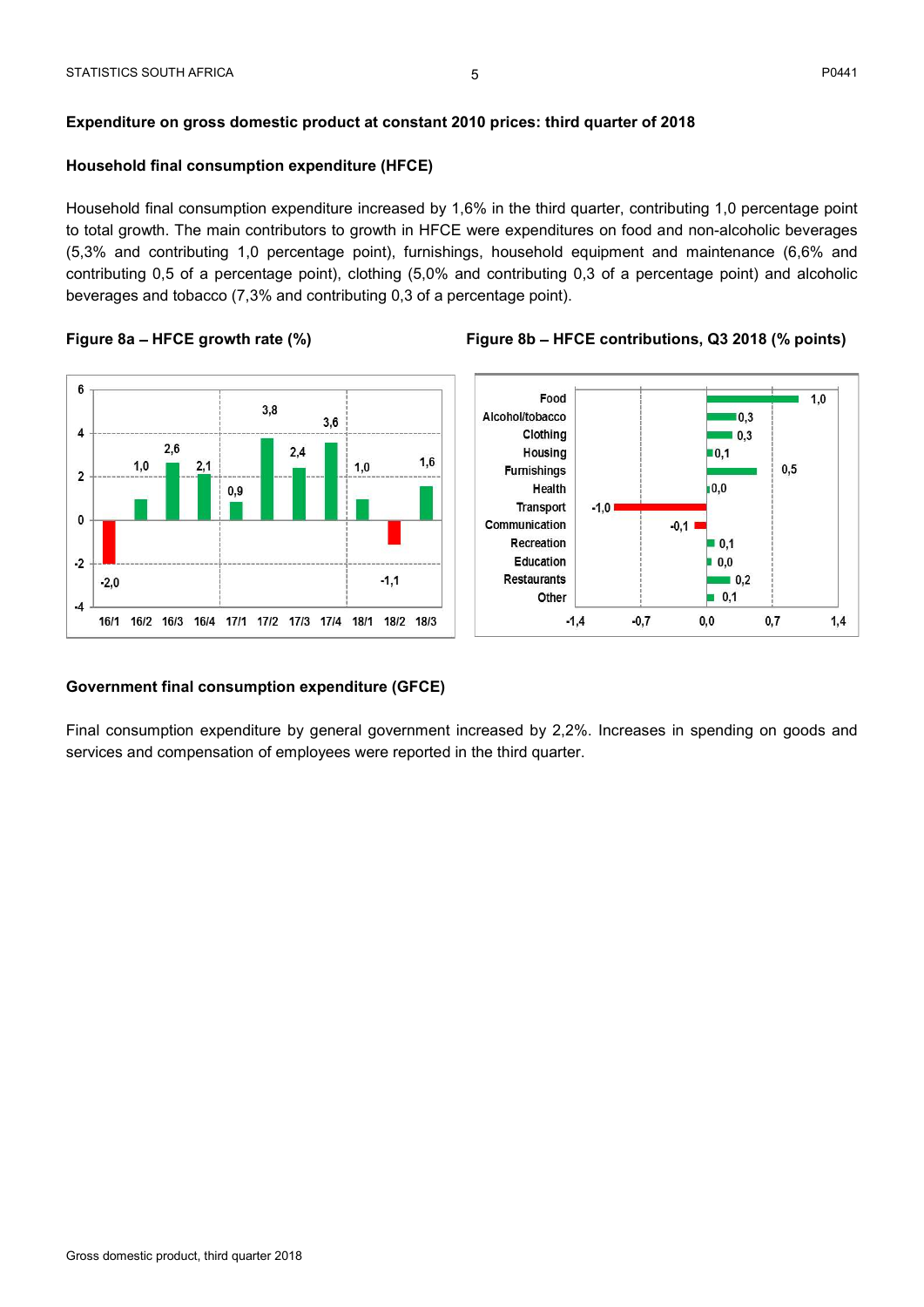STATISTICS SOUTH AFRICA<br>
Gross fixed capital formation (GFCF)<br>
Gross fixed capital formation decreased by 5,1%. The main contributors to the decline were activities assoc<br>
construction works, transport equipment, non-resid Gross fixed capital formation decreased by 5,1%. The main contributors to the decline were activities associated with examing the Gross fixed capital formation (GFCF)<br>
Gross fixed capital formation decreased by 5,1%. The main contributors to the decline were activities associated with<br>
construction works, transport equipment, non-resident FIATISTICS SOUTH AFRICA<br>
Gross fixed capital formation (GFCF)<br>
Gross fixed capital formation decreased by 5,1%. The main contributors to the decline were activities associated with<br>
construction works, transport equipment,





manufacturing and trade.

# $6\,$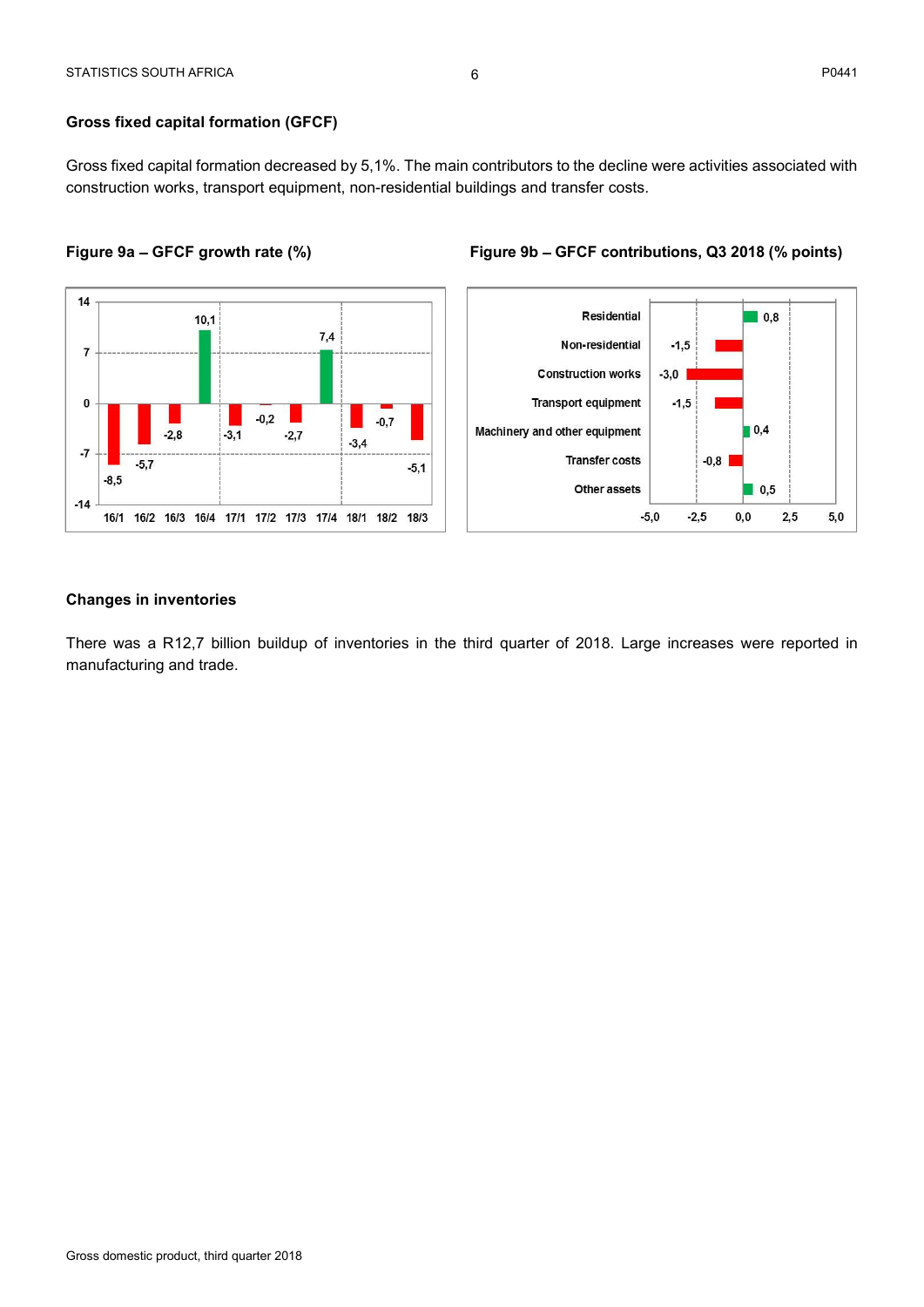## Exports and imports of goods and services

PO441<br>
Exports and imports of goods and services<br>
Net exports contributed negatively to growth in expenditure on GDP. Exports of goods and services were up 24,2%,<br>
Dependition and the sympth of goods and services and trans PO441<br>
Exports and imports of goods and services<br>
Net exports contributed negatively to growth in expenditure on GDP. Exports of goods and services were up 24,2%,<br>
Deprediction and transport equipment, base metals, vegetab precious metals.

Imports of goods and services increased by 26,7%, driven largely by an increase in imports of machinery and electrical equipment, vehicles and transport equipment, chemical products and mineral products.

Figure 10 Exports and imports of goods and services (R million, seasonally adjusted and annualised)



Coles

Risenga Maluleke Statistician-General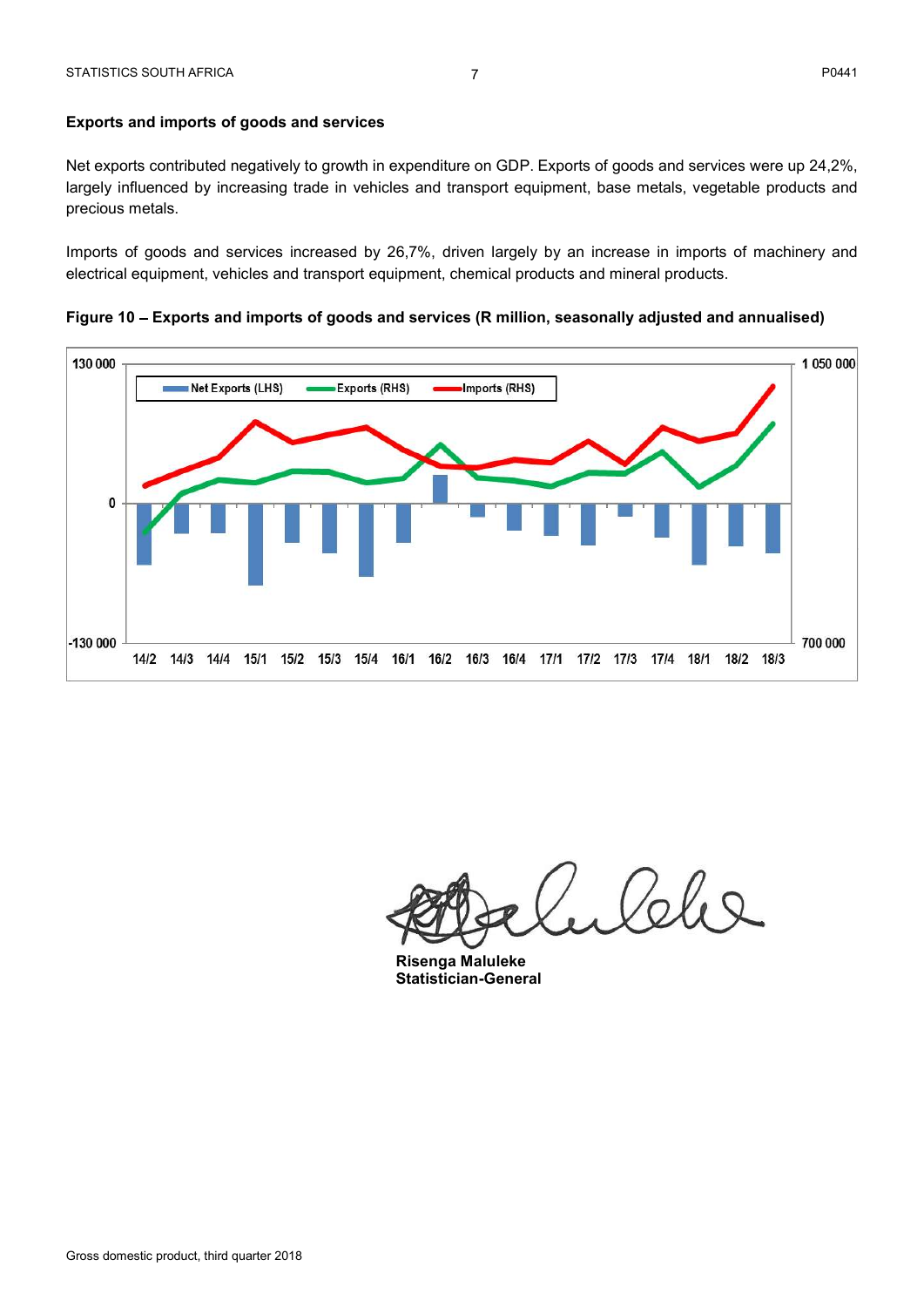STATISTICS SOUTH AFRICA **PO441** POACH **ACCOUNT ASSAULT ASSAULT BECAUSE ASSAULT ASSAULT ASSAULT ASSAULT ASSAULT ASSAULT ASSAULT ASSAULT ASSAULT ASSAULT ASSAULT ASSAULT ASSAULT ASSAULT ASSAULT ASSAULT ASSAULT ASSAULT ASSAU** 

8

### Table 1 - Industry value added and GDP (constant 2010 prices, seasonally adjusted and annualised)

|         | Agriculture,<br>forestry<br>and fishing | <b>Mining</b> | Manufac-<br>turina | Electricity,<br>gas and<br>water | Construc-<br>tion | Trade.<br>catering<br>and<br>accommo-<br>dation | Transport,<br>storage<br>and<br>communi-<br>cation | Finance,<br>real estate<br>and<br>business<br>services | General<br>govern-<br>ment<br>services | Personal<br>services | <b>Total value</b><br>added at<br>basic<br>prices | <b>Taxes less</b><br>subsidies | GDP at<br>market<br>prices |
|---------|-----------------------------------------|---------------|--------------------|----------------------------------|-------------------|-------------------------------------------------|----------------------------------------------------|--------------------------------------------------------|----------------------------------------|----------------------|---------------------------------------------------|--------------------------------|----------------------------|
|         |                                         |               |                    |                                  |                   |                                                 | R million                                          |                                                        |                                        |                      |                                                   |                                |                            |
| 2012    | 68 093                                  | 221 990       | 377 330            | 68733                            | 98 329            | 400 938                                         | 243 188                                            | 562 042                                                | 436 466                                | 155 472              | 2 632 583                                         | 268 495                        | 2 901 078                  |
| 2013    | 71 143                                  | 230 772       | 381 173            | 68 289                           | 102 818           | 408 968                                         | 250 129                                            | 576 707                                                | 450 348                                | 159 530              | 2 699 878                                         | 273 297                        | 2973175                    |
| 2014    | 75 982                                  | 226 791       | 382 498            | 67 622                           | 106 403           | 414 826                                         | 258 906                                            | 592 352                                                | 464 664                                | 162 367              | 2 752 410                                         | 275 680                        | 3 0 28 0 90                |
| 2015    | 71 153                                  | 233 745       | 381 149            | 66 479                           | 108 362           | 422 502                                         | 262 498                                            | 607 581                                                | 469 224                                | 164 047              | 2 786 739                                         | 280 096                        | 3 066 835                  |
| 2016    | 63 869                                  | 224 016       | 384 615            | 64 918                           | 109 524           | 429 641                                         | 264 599                                            | 621 798                                                | 475 795                                | 166 465              | 2 805 240                                         | 278 934                        | 3 084 174                  |
| 2017    | 75 185                                  | 234 305       | 384 036            | 65 018                           | 109 185           | 426 935                                         | 268 494                                            | 633 413                                                | 477 386                                | 168 459              | 2 842 416                                         | 282 369                        | 3 124 785                  |
|         |                                         |               |                    |                                  |                   | R million (seasonally adjusted and annualised)  |                                                    |                                                        |                                        |                      |                                                   |                                |                            |
| 2015 Q1 | 75 725                                  | 239 800       | 384 370            | 68 201                           | 107 839           | 420 552                                         | 262 666                                            | 603 974                                                | 467 705                                | 163 413              | 2 794 245                                         | 283 173                        | 3 077 418                  |
| 2015 Q2 | 71 531                                  | 235 381       | 378 046            | 66813                            | 108 219           | 420 620                                         | 262 781                                            | 606 417                                                | 468 541                                | 163 821              | 2 782 170                                         | 279 179                        | 3 061 349                  |
| 2015 Q3 | 69 29 6                                 | 229 324       | 382 339            | 65 440                           | 108 514           | 422 649                                         | 262 786                                            | 609 174                                                | 469 759                                | 164 340              | 2 783 620                                         | 279 429                        | 3 063 049                  |
| 2015 Q4 | 68 061                                  | 230 475       | 379 839            | 65 4 63                          | 108 877           | 426 187                                         | 261 760                                            | 610 758                                                | 470 889                                | 164 612              | 2 786 921                                         | 278 606                        | 3 065 526                  |
| 2016 Q1 | 65 859                                  | 217 739       | 380 967            | 64 903                           | 109 201           | 428 462                                         | 261 994                                            | 614 906                                                | 472 777                                | 165 297              | 2 782 104                                         | 277 193                        | 3 059 297                  |
| 2016 Q2 | 63 889                                  | 226 007       | 388 509            | 64 723                           | 109 324           | 430 437                                         | 263 782                                            | 620 241                                                | 474 563                                | 166 185              | 2 807 660                                         | 278 783                        | 3 086 443                  |
| 2016 Q3 | 63 194                                  | 229 120       | 385 721            | 64 660                           | 109 663           | 428 531                                         | 265 278                                            | 623 995                                                | 477 185                                | 166 920              | 2 814 267                                         | 279 711                        | 3 093 979                  |
| 2016 Q4 | 62 536                                  | 223 197       | 383 263            | 65 384                           | 109 909           | 431 133                                         | 267 341                                            | 628 050                                                | 478 654                                | 167 459              | 2 816 927                                         | 280 049                        | 3 096 976                  |
| 2017 Q1 | 66 197                                  | 229 931       | 379 226            | 64 451                           | 109 591           | 424 977                                         | 266 460                                            | 627 273                                                | 478 074                                | 167 576              | 2 813 756                                         | 279 549                        | 3 093 305                  |
| 2017 Q2 | 71 599                                  | 234 297       | 381 977            | 65 719                           | 109 406           | 425 975                                         | 268 192                                            | 632 099                                                | 475 728                                | 168 264              | 2 833 257                                         | 282 366                        | 3 115 623                  |
| 2017 Q3 | 78 121                                  | 237 834       | 385 426            | 64 690                           | 109 065           | 425 884                                         | 268 729                                            | 635 145                                                | 477 036                                | 168 786              | 2 850 716                                         | 282 449                        | 3 133 165                  |
| 2017 Q4 | 84 821                                  | 235 158       | 389 517            | 65 212                           | 108 678           | 430 905                                         | 270 593                                            | 639 135                                                | 478 705                                | 169 209              | 2 871 934                                         | 285 111                        | 3 157 045                  |
| 2018 Q1 | 76 567                                  | 228 869       | 382 806            | 65 25 2                          | 108 172           | 427 474                                         | 271 184                                            | 640 883                                                | 480 954                                | 169 730              | 2 851 891                                         | 284 465                        | 3 136 356                  |
| 2018 Q2 | 69 545                                  | 233 377       | 383 348            | 65 615                           | 108 723           | 425 947                                         | 267 779                                            | 643 866                                                | 480 474                                | 170 069              | 2 848 743                                         | 284 812                        | 3 133 555                  |
| 2018 Q3 | 70 644                                  | 228 080       | 390 370            | 65 472                           | 107 970           | 429 320                                         | 271 525                                            | 647 524                                                | 482 324                                | 170 348              | 2 863 578                                         | 287 416                        | 3 150 995                  |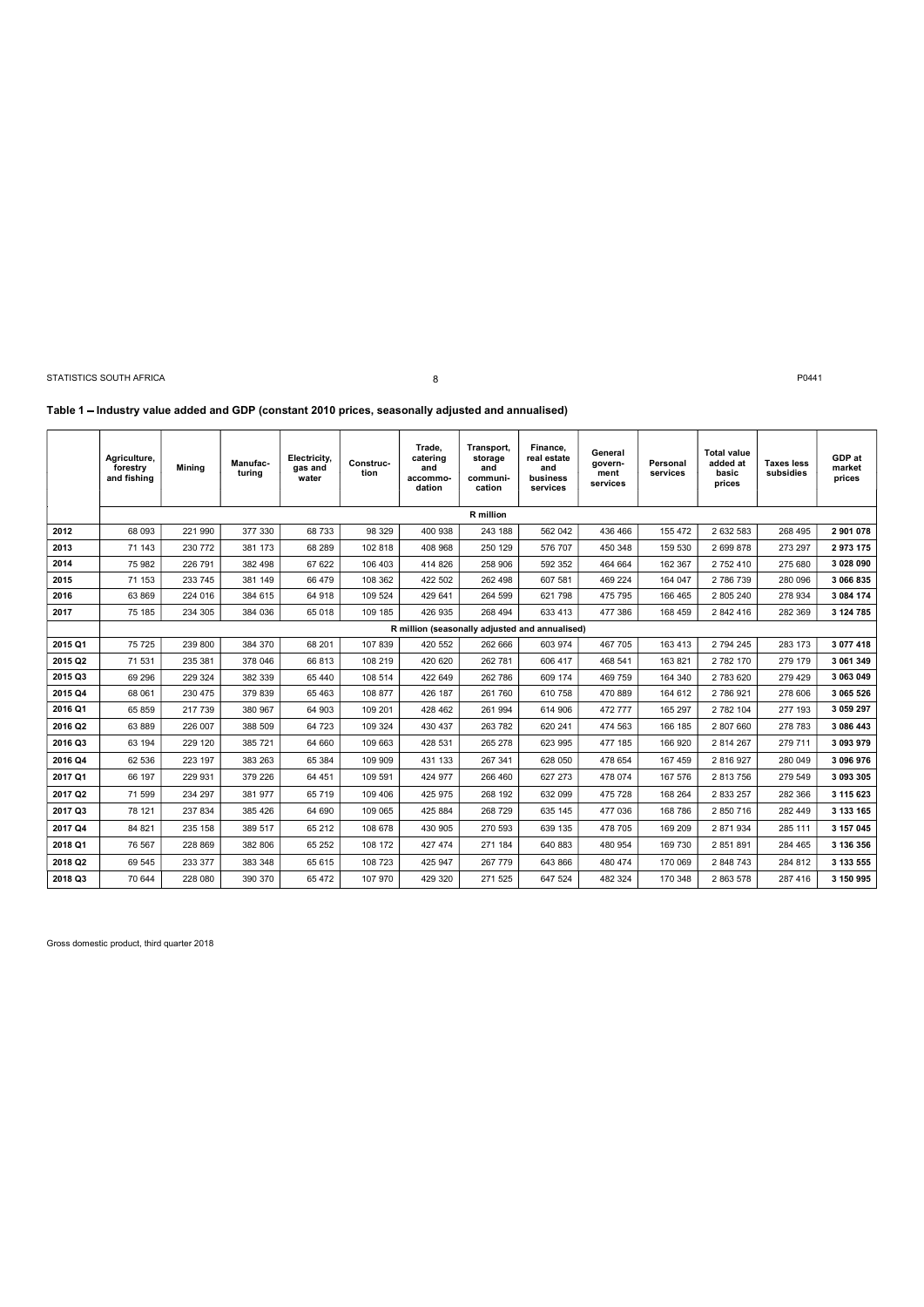9

### Table 2 Growth rates in industry value added and GDP (constant 2010 prices, seasonally adjusted and annualised)

|         | Agriculture,<br>forestry<br>and fishing | <b>Mining</b> | Manufac-<br>turing | Electricity.<br>gas and<br>water | Construc-<br>tion | Trade.<br>catering<br>and<br>accommo-<br>dation | Transport,<br>storage<br>and<br>communi-<br>cation | Finance,<br>real estate<br>and<br>business<br>services           | General<br>govern-<br>ment<br>services | Personal<br>services | <b>Total value</b><br>added at<br>basic<br>prices | <b>Taxes less</b><br>subsidies | GDP at<br>market<br>prices |
|---------|-----------------------------------------|---------------|--------------------|----------------------------------|-------------------|-------------------------------------------------|----------------------------------------------------|------------------------------------------------------------------|----------------------------------------|----------------------|---------------------------------------------------|--------------------------------|----------------------------|
|         |                                         |               |                    |                                  |                   |                                                 | % change year-on-year                              |                                                                  |                                        |                      |                                                   |                                |                            |
| 2012    | 1,8                                     | $-2,9$        | 2,1                | $-0,4$                           | 2,6               | 4,0                                             | 2,4                                                | 3,0                                                              | 3,0                                    | 2,1                  | 2,2                                               | 2,0                            | 2,2                        |
| 2013    | 4,5                                     | 4,0           | 1,0                | $-0,6$                           | 4,6               | 2,0                                             | 2,9                                                | 2,6                                                              | 3,2                                    | 2,6                  | 2,6                                               | 1,8                            | 2,5                        |
| 2014    | 6.8                                     | $-1,7$        | 0,3                | $-1.0$                           | 3,5               | 1,4                                             | 3,5                                                | 2.7                                                              | 3,2                                    | 1,8                  | 1,9                                               | 0,9                            | 1,8                        |
| 2015    | $-6,4$                                  | 3,1           | $-0,4$             | $-1,7$                           | 1,8               | 1,9                                             | 1,4                                                | 2,6                                                              | 1,0                                    | 1,0                  | 1,2                                               | 1,6                            | 1,3                        |
| 2016    | $-10,2$                                 | $-4,2$        | 0,9                | $-2,3$                           | 1,1               | 1,7                                             | 0,8                                                | 2,3                                                              | 1,4                                    | 1,5                  | 0,7                                               | $-0,4$                         | 0,6                        |
| 2017    | 17,7                                    | 4,6           | $-0,2$             | 0,2                              | $-0.3$            | $-0,6$                                          | 1,5                                                | 1,9                                                              | 0,3                                    | 1,2                  | 1,3                                               | 1,2                            | 1,3                        |
|         |                                         |               |                    |                                  |                   |                                                 |                                                    | % change quarter-on-quarter (seasonally adjusted and annualised) |                                        |                      |                                                   |                                |                            |
| 2015 Q1 | $-11,5$                                 | 11,9          | $-2,3$             | 2,6                              | 2,4               | 4,0                                             | 0,2                                                | 2,1                                                              | $-0,6$                                 | 0,9                  | 1,5                                               | 4,3                            | 1,7                        |
| 2015 Q2 | $-20,4$                                 | $-7,2$        | $-6,4$             | $-7.9$                           | 1,4               | 0.1                                             | 0,2                                                | 1,6                                                              | 0,7                                    | 1,0                  | $-1.7$                                            | $-5,5$                         | $-2,1$                     |
| 2015 Q3 | $-11,9$                                 | $-9,9$        | 4,6                | $-8,0$                           | 1,1               | 1,9                                             | 0,0                                                | 1,8                                                              | 1,0                                    | 1,3                  | 0,2                                               | 0,4                            | 0,2                        |
| 2015 Q4 | $-6,9$                                  | 2,0           | $-2,6$             | 0,1                              | 1,3               | 3,4                                             | $-1,6$                                             | 1,0                                                              | 1,0                                    | 0,7                  | 0,5                                               | $-1,2$                         | 0,3                        |
| 2016 Q1 | $-12,3$                                 | $-20.3$       | 1,2                | $-3.4$                           | 1,2               | 2.2                                             | 0,4                                                | 2.7                                                              | 1.6                                    | 1,7                  | $-0.7$                                            | $-2.0$                         | $-0,8$                     |
| 2016 Q2 | $-11,4$                                 | 16,1          | 8,2                | $-1,1$                           | 0,5               | 1,9                                             | 2,8                                                | 3,5                                                              | 1,5                                    | 2,2                  | 3,7                                               | 2,3                            | 3,6                        |
| 2016 Q3 | $-4,3$                                  | 5,6           | $-2,8$             | $-0,4$                           | 1,2               | $-1,8$                                          | 2,3                                                | 2,4                                                              | 2,2                                    | 1,8                  | 0,9                                               | 1,3                            | 1,0                        |
| 2016 Q4 | $-4,1$                                  | $-9,9$        | $-2,5$             | 4,6                              | 0,9               | 2,5                                             | 3,1                                                | 2,6                                                              | 1,2                                    | 1,3                  | 0,4                                               | 0,5                            | 0,4                        |
| 2017 Q1 | 25,6                                    | 12,6          | $-4, 1$            | $-5,6$                           | $-1,2$            | $-5,6$                                          | $-1,3$                                             | $-0,5$                                                           | $-0,5$                                 | 0,3                  | $-0,4$                                            | $-0,7$                         | $-0,5$                     |
| 2017 Q2 | 36,9                                    | 7,8           | 2,9                | 8,1                              | $-0,7$            | 0,9                                             | 2,6                                                | 3,1                                                              | $-1,9$                                 | 1,7                  | 2,8                                               | 4,1                            | 2,9                        |
| 2017 Q3 | 41,7                                    | 6,2           | 3.7                | $-6.1$                           | $-1,2$            | $-0,1$                                          | 0,8                                                | 1,9                                                              | 1.1                                    | 1,2                  | 2,5                                               | 0.1                            | 2,3                        |
| 2017 Q4 | 39,0                                    | $-4,4$        | 4,3                | 3,3                              | $-1,4$            | 4,8                                             | 2,8                                                | 2,5                                                              | 1,4                                    | 1,0                  | 3,0                                               | 3,8                            | 3,1                        |
| 2018 Q1 | $-33,6$                                 | $-10,3$       | $-6,7$             | 0,2                              | $-1,9$            | $-3,1$                                          | 0,9                                                | 1,1                                                              | 1,9                                    | 1,2                  | $-2,8$                                            | $-0,9$                         | $-2,6$                     |
| 2018 Q2 | $-31,9$                                 | 8,1           | 0,6                | 2,2                              | 2,1               | $-1,4$                                          | $-4,9$                                             | 1,9                                                              | $-0,4$                                 | 0,8                  | $-0,4$                                            | 0,5                            | $-0,4$                     |
| 2018 Q3 | 6,5                                     | $-8, 8$       | 7,5                | $-0,9$                           | $-2,7$            | 3,2                                             | 5,7                                                | 2,3                                                              | 1,5                                    | 0,7                  | 2,1                                               | 3,7                            | 2,2                        |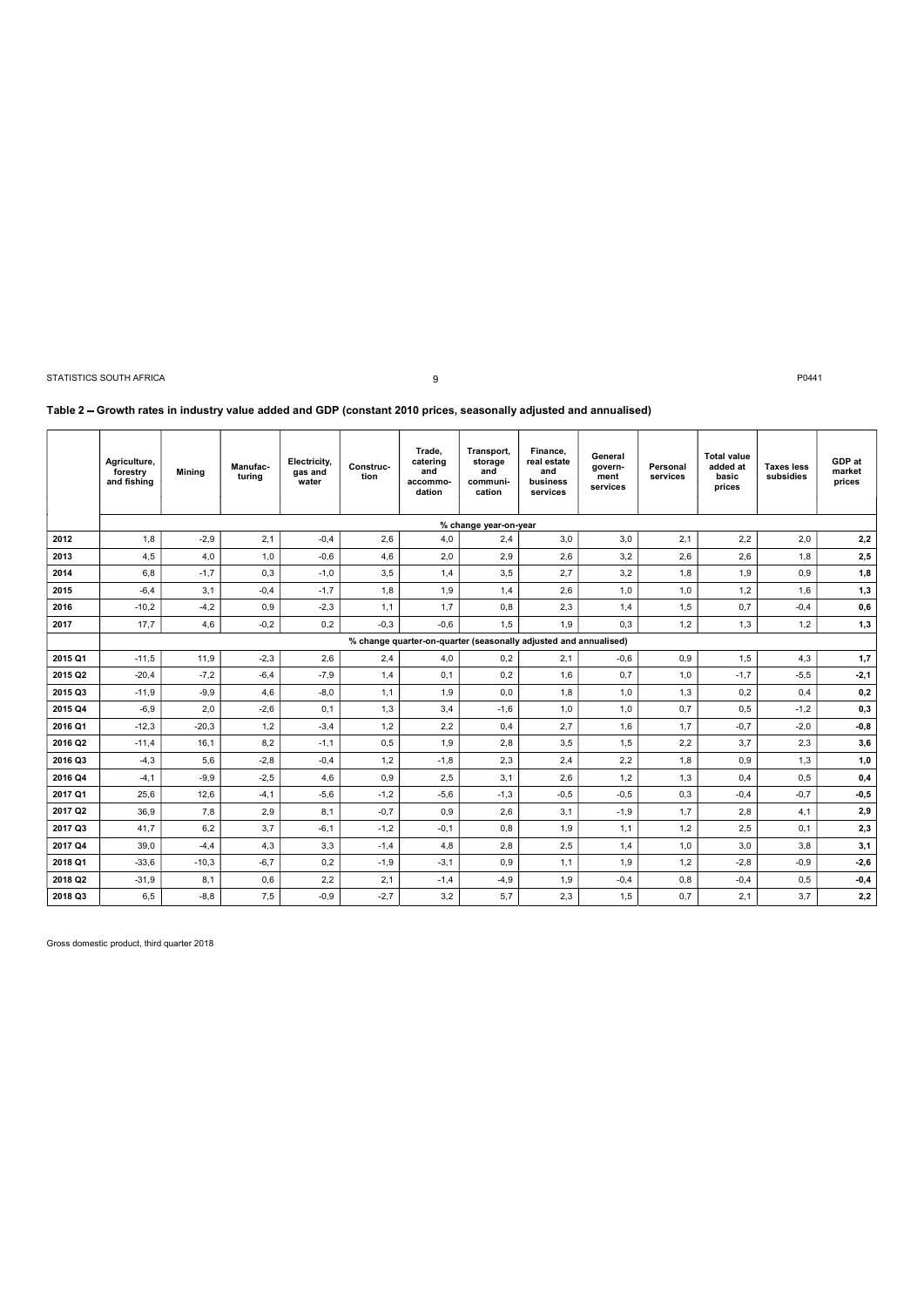|                    | STATISTICS SOUTH AFRICA<br>Table 3 - Contributions to growth in GDP (constant 2010 prices, seasonally adjusted and annualised) |               |                    |                                  |                   | 10                                              |                                                    |                                                        |                                        |                      |                                                   | P0441                          |                            |
|--------------------|--------------------------------------------------------------------------------------------------------------------------------|---------------|--------------------|----------------------------------|-------------------|-------------------------------------------------|----------------------------------------------------|--------------------------------------------------------|----------------------------------------|----------------------|---------------------------------------------------|--------------------------------|----------------------------|
|                    | Agriculture,<br>forestry<br>and fishing                                                                                        | Mining        | Manufac-<br>turing | Electricity,<br>gas and<br>water | Construc-<br>tion | Trade,<br>catering<br>and<br>accommo-<br>dation | Transport,<br>storage<br>and<br>communi-<br>cation | Finance,<br>real estate<br>and<br>business<br>services | General<br>govern-<br>ment<br>services | Personal<br>services | <b>Total value</b><br>added at<br>basic<br>prices | <b>Taxes less</b><br>subsidies | GDP at<br>market<br>prices |
|                    |                                                                                                                                |               |                    |                                  |                   |                                                 | Percentage points                                  |                                                        |                                        |                      |                                                   |                                |                            |
| 2012               | 0,0                                                                                                                            | $-0,2$        | 0,3                | 0,0                              | 0,1               | 0,5                                             | 0,2                                                | 0,6                                                    | 0,4                                    | 0,1                  | 2,0                                               | 0,2                            | 2,2                        |
| 2013               | 0,1                                                                                                                            | 0,3           | 0,1                |                                  |                   | 0,3                                             | 0,2                                                |                                                        |                                        |                      |                                                   |                                | 2,5                        |
| 2014               | 0,2                                                                                                                            |               |                    | 0,0                              | 0,2               |                                                 |                                                    | 0,5                                                    | 0,5                                    | 0,1                  | 2,3                                               | 0,2                            |                            |
|                    |                                                                                                                                | $-0,1$        | 0,0                | 0,0                              | 0,1               | 0,2                                             | 0,3                                                | 0,5                                                    | 0,5                                    | 0,1                  | 1,8                                               | 0,1                            | 1,8                        |
| 2015               | $-0,2$                                                                                                                         | 0,2           | 0,0                | 0,0                              | 0,1               | 0,3                                             | 0,1                                                | 0,5                                                    | 0,2                                    | 0,1                  | 1,1                                               | 0,1                            | 1,3                        |
| 2016               | $-0,2$                                                                                                                         | $-0,3$        | 0,1                | $-0,1$                           | 0,0               | 0,2                                             | 0,1                                                | 0,5                                                    | 0,2                                    | 0,1                  | 0,6                                               | 0,0                            | 0,6                        |
| 2017               | 0,4                                                                                                                            | 0,3           | 0,0                | 0,0                              | 0,0               | $-0,1$                                          | 0,1                                                | 0,4                                                    | 0,1                                    | 0,1                  | 1,2                                               | 0,1                            | 1,3                        |
|                    |                                                                                                                                |               |                    |                                  |                   |                                                 | Percentage points                                  |                                                        |                                        |                      |                                                   |                                |                            |
| 2015 Q1            | $-0,3$                                                                                                                         | 0,9           | $-0,3$             | 0,1                              | 0,1               | 0,5                                             | 0,0                                                | 0,4                                                    | $-0,1$                                 | 0,0                  | 1,3                                               | 0,4                            | 1,7                        |
| 2015 Q2            | $-0,5$                                                                                                                         | $-0,6$        | $-0,8$             | $-0,2$                           | 0,0               | 0,0                                             | 0,0                                                | 0,3                                                    | 0,1                                    | 0,1                  | $-1,6$                                            | $-0,5$                         | $-2,1$                     |
| 2015 Q3            | $-0,3$                                                                                                                         | $-0, 8$       | 0,6                | $-0,2$                           | 0,0               | 0,3                                             | 0,0                                                | 0,4                                                    | 0,2                                    | 0,1                  | 0,2                                               | 0,0                            | 0,2                        |
| 2015 Q4            | $-0,2$                                                                                                                         | 0,2           | $-0,3$             | $_{0,0}$                         | 0,0               | 0,5                                             | $-0,1$                                             | 0,2                                                    | 0,1                                    | 0,0                  | 0,4                                               | $-0,1$                         | 0,3                        |
| 2016 Q1            | $-0,3$                                                                                                                         | $-1,7$        | 0,1                | $-0,1$                           | 0,0               | 0,3                                             | 0,0                                                | 0,5                                                    | 0,2                                    | 0,1                  | $-0,6$                                            | $-0,2$                         | $-0,8$                     |
| 2016 Q2            | $-0,3$                                                                                                                         | 1,1           | 1,0                | 0,0                              | 0,0               | 0,3                                             | 0,2                                                | 0,7                                                    | 0,2                                    | 0,1                  | 3,4                                               | 0,2                            | 3,6                        |
| 2016 Q3            | $-0,1$                                                                                                                         | 0,4           | $-0,4$             | 0,0                              | 0,0               | $-0,2$                                          | 0,2                                                | 0,5                                                    | 0,3                                    | 0,1                  | 0,9                                               | 0,1                            | 1,0                        |
| 2016 Q4            | $-0,1$                                                                                                                         | $-0,8$        | $-0,3$             | 0,1                              | 0,0               | 0,3                                             | 0,3                                                | 0,5                                                    | 0,2                                    | 0,1                  | 0,3                                               | 0,0                            | 0,4                        |
| 2017 Q1            | 0,5                                                                                                                            | 0,9           | $-0,5$             | $-0,1$                           | 0,0               | $-0,8$                                          | $-0,1$                                             | $-0,1$                                                 | $-0,1$                                 | 0,0                  | $-0,4$                                            | $-0,1$                         | -0,5                       |
| 2017 Q2            | 0,7                                                                                                                            | 0,6           | 0,4                | 0,2                              | 0,0               | 0,1                                             | 0,2                                                | 0,6                                                    | $-0,3$                                 | 0,1                  | 2,5                                               | 0,4                            | 2,9                        |
| 2017 Q3            | 0,8                                                                                                                            | 0,5           | 0,4                | $-0,1$                           | 0,0               | 0,0                                             | 0,1                                                | 0,4                                                    | 0,2                                    | 0,1                  | 2,3                                               | 0,0                            | 2,3                        |
| 2017 Q4            | 0,9                                                                                                                            | $-0,3$        | 0,5                | 0,1                              | $-0,1$            | 0,6                                             | 0,2                                                | 0, 5                                                   | 0,2                                    | 0,1                  | 2,7                                               | 0,3                            | 3,1                        |
| 2018 Q1            | $-1,0$                                                                                                                         | $-0,8$        | $-0,8$             | $_{0,0}$                         | $-0,1$            | $-0,4$                                          | 0,1                                                | 0,2                                                    | 0,3                                    | 0,1                  | $-2,5$                                            | $-0,1$                         | $-2,6$                     |
| 2018 Q2<br>2018 Q3 | $-0,9$<br>0,1                                                                                                                  | 0,6<br>$-0,7$ | 0,1<br>0,9         | 0,0<br>$_{0,0}$                  | 0,1<br>$-0,1$     | $-0,2$<br>0,4                                   | $-0,4$<br>0,5                                      | 0,4<br>0,5                                             | $-0,1$<br>0,2                          | 0,0<br>0,0           | $-0,4$<br>1,9                                     | 0,0<br>0,3                     | -0,4<br>2,2                |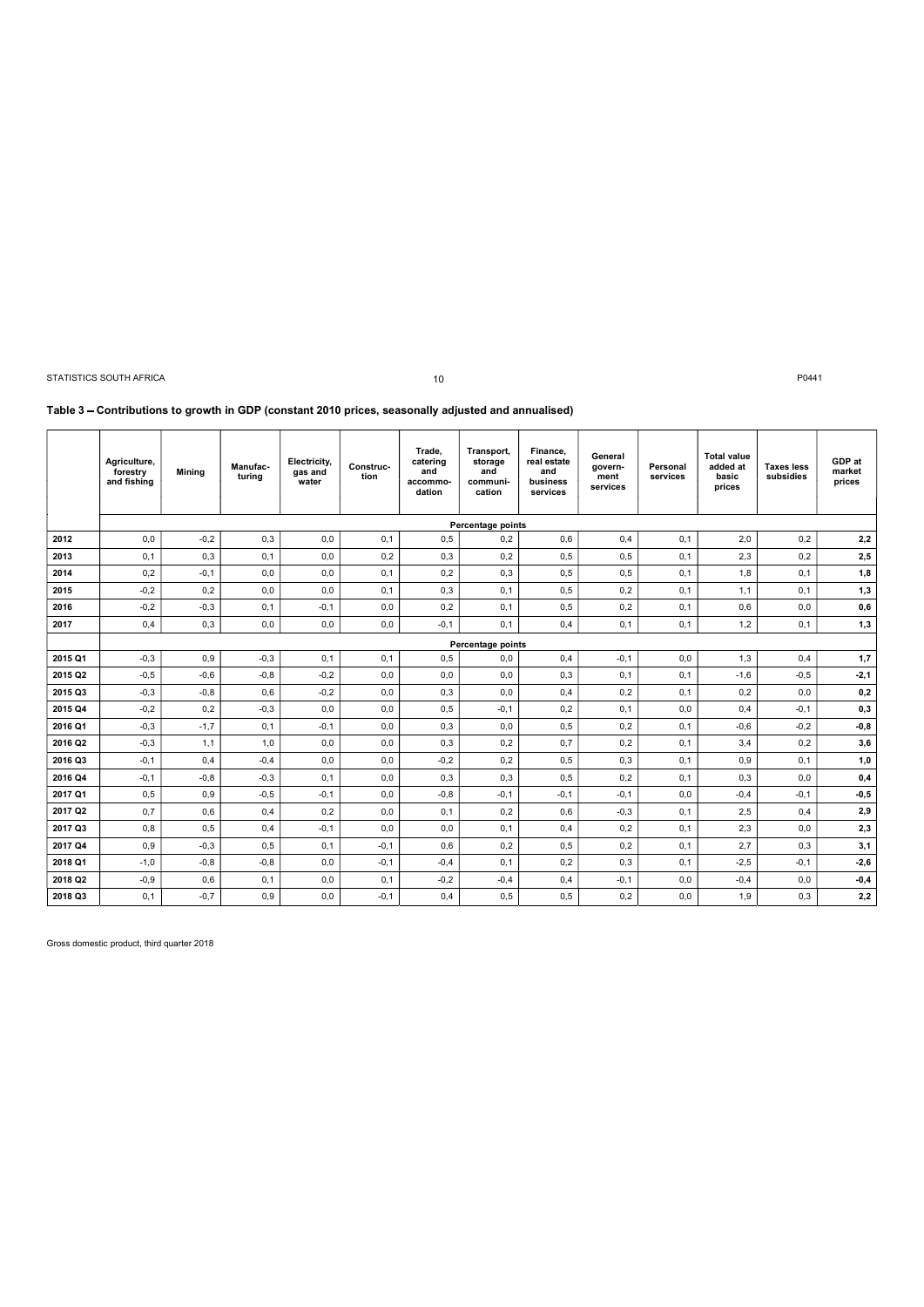$\overline{a}$ 

### 11

### Table 4 - Industry value added and GDP (constant 2010 prices)

|         | Agriculture,<br>forestry<br>and fishing | Mining  | Manufac-<br>turing | Electricity,<br>gas and<br>water | Construc-<br>tion | Trade,<br>catering<br>and<br>accommo-<br>dation | Transport,<br>storage<br>and<br>communi-<br>cation | Finance,<br>real estate<br>and<br>business<br>services | General<br>govern-<br>ment<br>services | Personal<br>services | <b>Total value</b><br>added at<br>basic<br>prices | <b>Taxes less</b><br>subsidies | GDP at<br>market<br>prices |
|---------|-----------------------------------------|---------|--------------------|----------------------------------|-------------------|-------------------------------------------------|----------------------------------------------------|--------------------------------------------------------|----------------------------------------|----------------------|---------------------------------------------------|--------------------------------|----------------------------|
|         |                                         |         |                    |                                  |                   |                                                 | R million                                          |                                                        |                                        |                      |                                                   |                                |                            |
| 2012    | 68 093                                  | 221 990 | 377 330            | 68733                            | 98 329            | 400 938                                         | 243 188                                            | 562 042                                                | 436 466                                | 155 472              | 2 632 583                                         | 268 495                        | 2 901 078                  |
| 2013    | 71 143                                  | 230 772 | 381 173            | 68 289                           | 102 818           | 408 968                                         | 250 129                                            | 576 707                                                | 450 348                                | 159 530              | 2 699 878                                         | 273 297                        | 2973175                    |
| 2014    | 75 982                                  | 226 791 | 382 498            | 67 622                           | 106 403           | 414 826                                         | 258 906                                            | 592 352                                                | 464 664                                | 162 367              | 2 752 410                                         | 275 680                        | 3 0 28 0 90                |
| 2015    | 71 153                                  | 233 745 | 381 149            | 66 479                           | 108 362           | 422 502                                         | 262 498                                            | 607 581                                                | 469 224                                | 164 047              | 2 786 739                                         | 280 096                        | 3 066 835                  |
| 2016    | 63 869                                  | 224 016 | 384 615            | 64 918                           | 109 524           | 429 641                                         | 264 599                                            | 621 798                                                | 475 795                                | 166 465              | 2 805 240                                         | 278 934                        | 3 084 174                  |
| 2017    | 75 185                                  | 234 305 | 384 036            | 65 018                           | 109 185           | 426 935                                         | 268 494                                            | 633 413                                                | 477 386                                | 168 459              | 2 842 416                                         | 282 369                        | 3 124 785                  |
|         |                                         |         |                    |                                  |                   |                                                 | R million                                          |                                                        |                                        |                      |                                                   |                                |                            |
| 2015 Q1 | 17 560                                  | 57 601  | 91 474             | 16 307                           | 26 992            | 99 663                                          | 63 103                                             | 150 735                                                | 117 077                                | 41 0 10              | 681 522                                           | 69 267                         | 750 789                    |
| 2015 Q2 | 25 660                                  | 59 762  | 92 691             | 16 552                           | 26 872            | 99 603                                          | 64 427                                             | 151 573                                                | 117 267                                | 41 685               | 696 093                                           | 69 115                         | 765 208                    |
| 2015 Q3 | 16 641                                  | 57 091  | 97 869             | 16 778                           | 26 772            | 102 839                                         | 67 24 2                                            | 152 507                                                | 117 466                                | 41 324               | 696 529                                           | 69 770                         | 766 299                    |
| 2015 Q4 | 11 293                                  | 59 290  | 99 116             | 16 843                           | 27 726            | 120 397                                         | 67 727                                             | 152 765                                                | 117 413                                | 40 027               | 712 596                                           | 71 944                         | 784 539                    |
| 2016 Q1 | 16 357                                  | 51 460  | 90 962             | 15 5 87                          | 27 499            | 101 449                                         | 62 785                                             | 154 674                                                | 118 473                                | 41 504               | 680 751                                           | 67 724                         | 748 475                    |
| 2016 Q2 | 20 966                                  | 57 398  | 96 545             | 16 220                           | 26 978            | 101 794                                         | 64 903                                             | 155 283                                                | 118 568                                | 42 2 2 5             | 700 878                                           | 68 869                         | 769 747                    |
| 2016 Q3 | 15 120                                  | 57 336  | 98 526             | 16 621                           | 27 121            | 104 074                                         | 67 784                                             | 155 719                                                | 118 728                                | 42 103               | 703 132                                           | 70 106                         | 773 239                    |
| 2016 Q4 | 11 4 28                                 | 57 822  | 98 582             | 16 490                           | 27 9 25           | 122 323                                         | 69 127                                             | 156 122                                                | 120 025                                | 40 634               | 720 478                                           | 72 235                         | 792 713                    |
| 2017 Q1 | 16 582                                  | 55 017  | 90 213             | 15 3 69                          | 27 453            | 100 589                                         | 63 871                                             | 157 108                                                | 119 601                                | 41 936               | 687 739                                           | 68 216                         | 755 955                    |
| 2017 Q2 | 25 889                                  | 59 257  | 94 553             | 16 329                           | 27 063            | 100 683                                         | 65818                                              | 158 349                                                | 118 691                                | 42 774               | 709 407                                           | 69 908                         | 779 314                    |
| 2017 Q3 | 21 154                                  | 59 350  | 98 175             | 16 523                           | 27 083            | 103 195                                         | 68 549                                             | 158 632                                                | 118 935                                | 42 794               | 714 389                                           | 70 934                         | 785 323                    |
| 2017 Q4 | 11 559                                  | 60 681  | 101 095            | 16 798                           | 27 586            | 122 469                                         | 70 257                                             | 159 323                                                | 120 160                                | 40 954               | 730 882                                           | 73 311                         | 804 193                    |
| 2018 Q1 | 16 047                                  | 54 343  | 90 667             | 15 575                           | 27 261            | 100 913                                         | 64 999                                             | 160 484                                                | 120 204                                | 42 469               | 692 962                                           | 69 207                         | 762 169                    |
| 2018 Q2 | 24 110                                  | 59 467  | 94 979             | 16 333                           | 26 758            | 100 734                                         | 65 715                                             | 161 158                                                | 119 665                                | 43 208               | 712 127                                           | 70 465                         | 782 592                    |
| 2018 Q3 | 21 403                                  | 57 302  | 99 702             | 16 746                           | 26 578            | 104 130                                         | 69 371                                             | 162 995                                                | 120 065                                | 43 044               | 721 336                                           | 72 508                         | 793 844                    |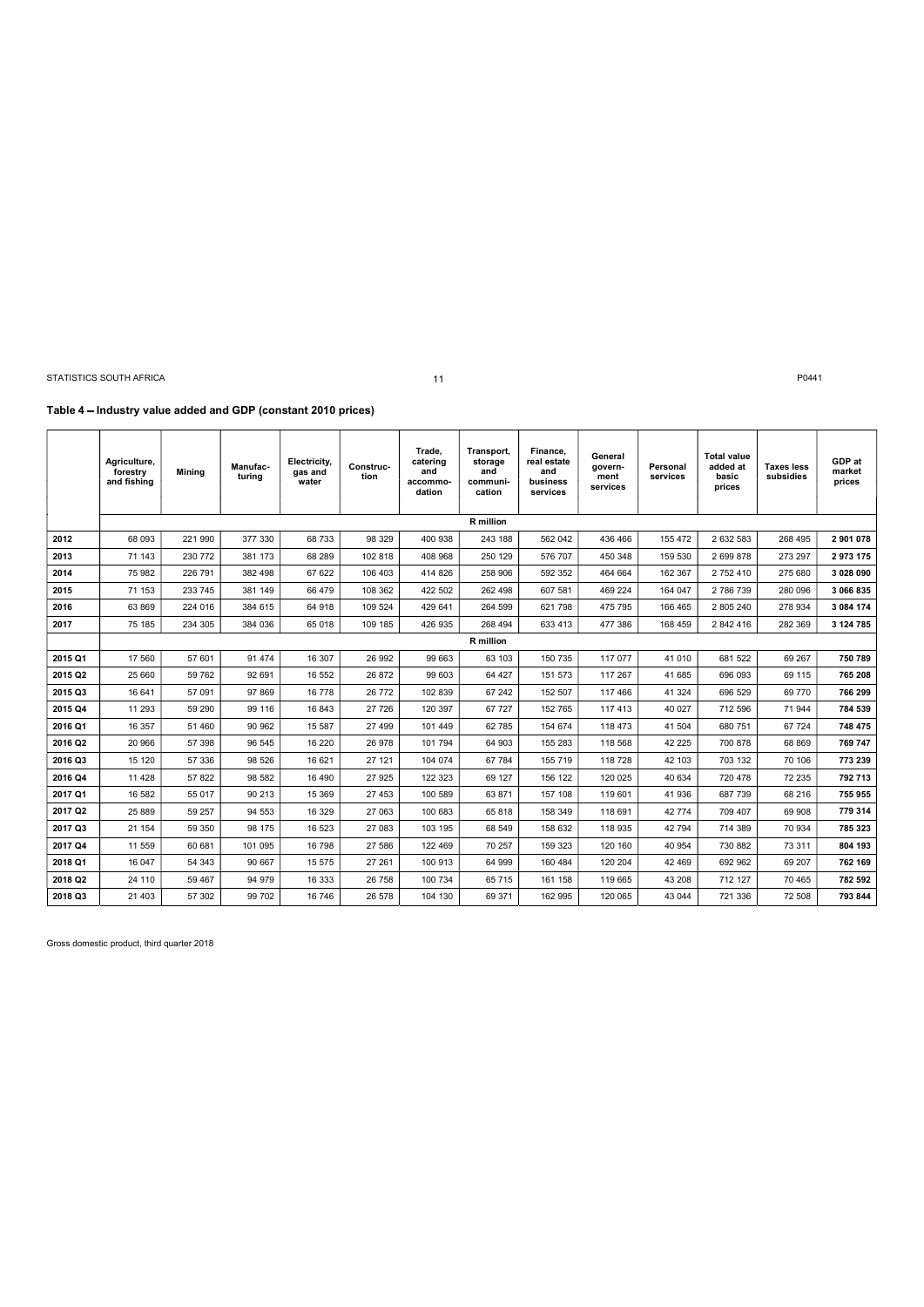### 12

# Table 5 - Growth rates in industry value added and GDP (constant 2010 prices)

|              | Agriculture,<br>forestry<br>and fishing | <b>Mining</b> | Manufac-<br>turina | Electricity,<br>gas and<br>water | Construc-<br>tion | Trade,<br>catering<br>and<br>accommo-<br>dation | Transport,<br>storage<br>and<br>communi-<br>cation | Finance.<br>real estate<br>and<br>business<br>services | General<br>govern-<br>ment<br>services | Personal<br>services | <b>Total value</b><br>added at<br>basic<br>prices | <b>Taxes less</b><br>subsidies | GDP at<br>market<br>prices |
|--------------|-----------------------------------------|---------------|--------------------|----------------------------------|-------------------|-------------------------------------------------|----------------------------------------------------|--------------------------------------------------------|----------------------------------------|----------------------|---------------------------------------------------|--------------------------------|----------------------------|
|              |                                         |               |                    |                                  |                   |                                                 | % change year-on-year                              |                                                        |                                        |                      |                                                   |                                |                            |
| 2012         | 1,8                                     | $-2,9$        | 2,1                | $-0,4$                           | 2,6               | 4,0                                             | 2,4                                                | 3,0                                                    | 3,0                                    | 2,1                  | 2,2                                               | 2,0                            | 2,2                        |
| 2013         | 4,5                                     | 4,0           | 1,0                | $-0,6$                           | 4,6               | 2,0                                             | 2,9                                                | 2,6                                                    | 3,2                                    | 2,6                  | 2,6                                               | 1,8                            | 2,5                        |
| 2014         | 6,8                                     | $-1.7$        | 0,3                | $-1,0$                           | 3,5               | 1,4                                             | 3,5                                                | 2,7                                                    | 3,2                                    | 1,8                  | 1,9                                               | 0,9                            | 1,8                        |
| 2015         | $-6,4$                                  | 3,1           | $-0,4$             | $-1,7$                           | 1,8               | 1,9                                             | 1,4                                                | 2,6                                                    | 1,0                                    | 1,0                  | 1,2                                               | 1,6                            | 1,3                        |
| 2016         | $-10,2$                                 | $-4,2$        | 0.9                | $-2,3$                           | 1,1               | 1.7                                             | 0.8                                                | 2,3                                                    | 1.4                                    | 1,5                  | 0.7                                               | $-0.4$                         | 0,6                        |
| 2017         | 17,7                                    | 4,6           | $-0,2$             | 0,2                              | $-0,3$            | $-0,6$                                          | 1,5                                                | 1,9                                                    | 0,3                                    | 1,2                  | 1,3                                               | 1,2                            | 1,3                        |
|              |                                         |               |                    |                                  |                   |                                                 | % change year-on-year                              |                                                        |                                        |                      |                                                   |                                |                            |
| 2015 Q1      | 11,2                                    | 6,9           | 0,2                | 1,5                              | 2,3               | 2,0                                             | 2,5                                                | 2,4                                                    | 1.7                                    | 1,1                  | 2,4                                               | 4,0                            | 2,5                        |
| 2015 Q2      | $-7,2$                                  | 5,3           | $-1,8$             | $-1,1$                           | 2,0               | 1,6                                             | 1,6                                                | 2,9                                                    | 1,0                                    | 1,4                  | 1,2                                               | 1,7                            | 1,2                        |
| 2015 Q3      | $-19,1$                                 | 1,4           | 1,4                | $-3,3$                           | 1,7               | 1,7                                             | 1,2                                                | 2,9                                                    | 0,7                                    | 1,0                  | 0,9                                               | 0,7                            | 0,9                        |
| 2015 Q4      | $-5,6$                                  | $-1,0$        | $-1,2$             | $-3,5$                           | 1,4               | 2,2                                             | 0,4                                                | 2,1                                                    | 0,6                                    | 0,7                  | 0,6                                               | 0,1                            | 0,5                        |
| 2016 Q1      | $-6.9$                                  | $-10.7$       | $-0,6$             | $-4,4$                           | 1,9               | 1,8                                             | $-0,5$                                             | 2,6                                                    | 1,2                                    | 1,2                  | $-0.1$                                            | $-2,2$                         | $-0,3$                     |
| 2016 Q2      | $-18,3$                                 | $-4,0$        | 4,2                | $-2,0$                           | 0,4               | 2,2                                             | 0,7                                                | 2,4                                                    | 1,1                                    | 1,3                  | 0.7                                               | $-0,4$                         | 0,6                        |
| 2016 Q3      | $-9,1$                                  | 0.4           | 0.7                | $-0,9$                           | 1,3               | 1,2                                             | 0,8                                                | 2,1                                                    | 1.1                                    | 1,9                  | 0,9                                               | 0,5                            | 0,9                        |
| 2016 Q4      | 1,2                                     | $-2,5$        | $-0,5$             | $-2,1$                           | 0,7               | 1,6                                             | 2,1                                                | 2,2                                                    | 2,2                                    | 1,5                  | 1,1                                               | 0,4                            | 1,0                        |
| 2017 Q1      | 1,4                                     | 6,9           | $-0,8$             | $-1,4$                           | $-0,2$            | $-0,8$                                          | 1,7                                                | 1,6                                                    | 1,0                                    | 1,0                  | 1,0                                               | 0,7                            | 1,0                        |
| 2017 Q2      | 23,5                                    | 3,2           | $-2,1$             | 0,7                              | 0,3               | $-1,1$                                          | 1,4                                                | 2,0                                                    | 0,1                                    | 1,3                  | 1,2                                               | 1,5                            | 1,2                        |
| 2017 Q3      | 39,9                                    | 3,5           | $-0.4$             | $-0,6$                           | $-0.1$            | $-0,8$                                          | 1,1                                                | 1,9                                                    | 0,2                                    | 1,6                  | 1,6                                               | 1,2                            | 1,6                        |
| 2017 Q4      | 1,1                                     | 4,9           | 2,5                | 1,9                              | $-1,2$            | 0,1                                             | 1,6                                                | 2,1                                                    | 0,1                                    | 0,8                  | 1,4                                               | 1,5                            | 1,4                        |
| 2018 Q1      | $-3,2$                                  | $-1,2$        | 0,5                | 1,3                              | $-0,7$            | 0,3                                             | 1,8                                                | 2,1                                                    | 0,5                                    | 1,3                  | 0,8                                               | 1,5                            | 0,8                        |
| 2018 Q2      | $-6,9$                                  | 0.4           | 0.5                | 0,0                              | $-1.1$            | 0,1                                             | $-0,2$                                             | 1,8                                                    | 0,8                                    | 1,0                  | 0.4                                               | 0,8                            | 0,4                        |
| 2018 Q3      | 1,2                                     | $-3,5$        | 1,6                | 1,4                              | $-1,9$            | 0,9                                             | 1,2                                                | 2,8                                                    | 1,0                                    | 0,6                  | 1,0                                               | 2,2                            | 1,1                        |
| 2018 Jan-Sep | $-3,2$                                  | $-1.4$        | 0.9                | 0,9                              | $-1,2$            | 0,4                                             | 0,9                                                | 2,2                                                    | 0.8                                    | 1,0                  | 0.7                                               | 1,5                            | 0,8                        |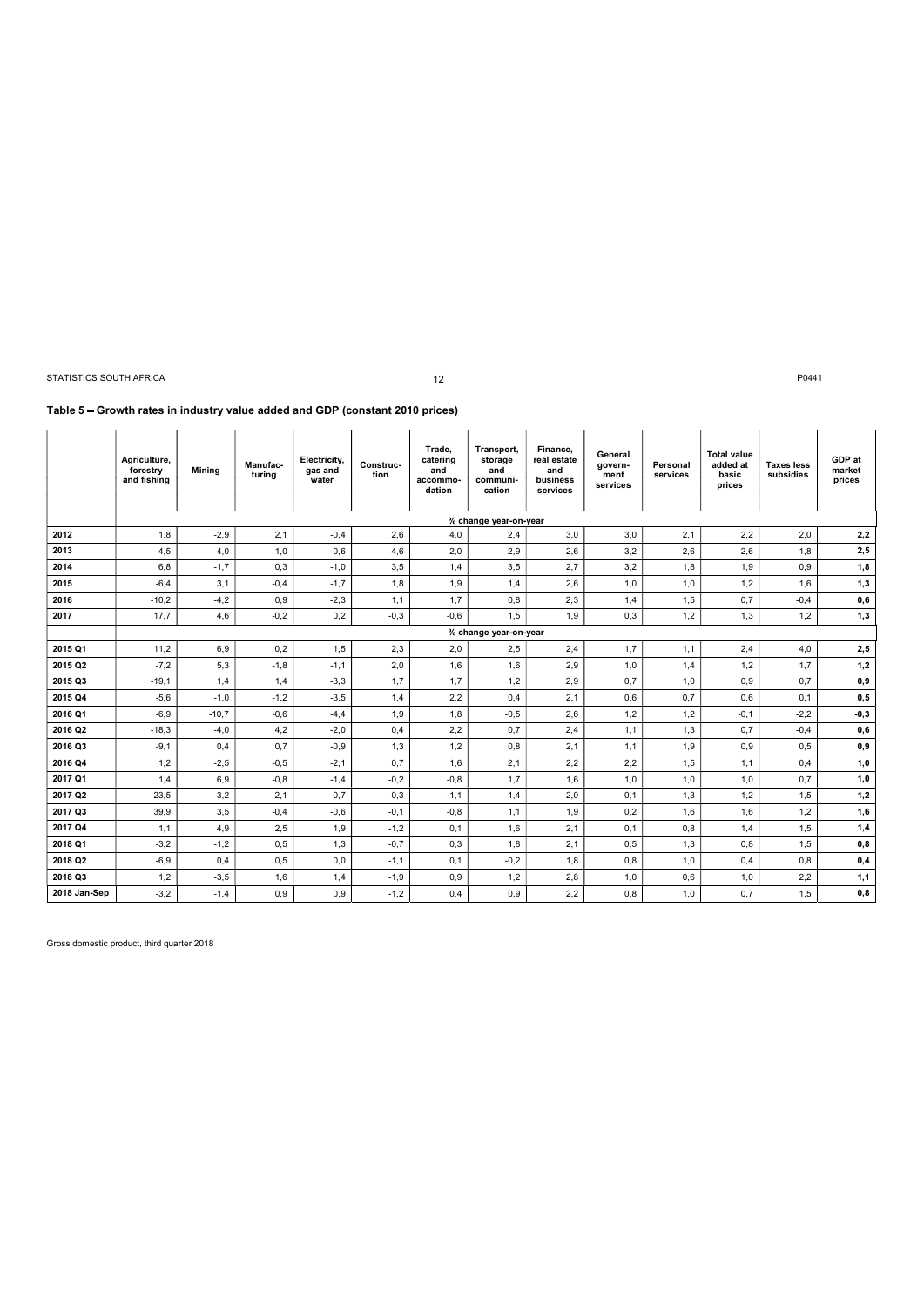13

### Table 6 - Expenditure on GDP (constant 2010 prices, seasonally adjusted and annualised)

|         |            | Final consumption expenditure |               |                                            | <b>Gross capital formation</b>                 |              | <b>Gross</b>            |                                            |                                     |                              |
|---------|------------|-------------------------------|---------------|--------------------------------------------|------------------------------------------------|--------------|-------------------------|--------------------------------------------|-------------------------------------|------------------------------|
|         | Households | General<br>government         | Total         | <b>Gross fixed</b><br>capital<br>formation | Change in<br>inventories                       | <b>Total</b> | domestic<br>expenditure | <b>Exports of</b><br>goods and<br>services | Imports of<br>goods and<br>services | <b>Expenditure on</b><br>GDP |
|         |            |                               |               |                                            | <b>R</b> million                               |              |                         |                                            |                                     |                              |
| 2012    | 1768 365   | 591 275                       | 2 359 640     | 573 310                                    | 24 775                                         | 598 085      | 2 957 725               | 820 302                                    | 877 362                             | 2 900 665                    |
| 2013    | 1803625    | 609 383                       | 2 413 008     | 614 502                                    | 21889                                          | 636 391      | 3 049 399               | 852 994                                    | 921 356                             | 2981037                      |
| 2014    | 1818511    | 619 681                       | 2 438 192     | 618786                                     | 6 180                                          | 624 966      | 3 063 158               | 883 501                                    | 916 155                             | 3 030 504                    |
| 2015    | 1851399    | 617 713                       | 2 469 113     | 640 018                                    | 19 000                                         | 659 018      | 3 128 131               | 908 257                                    | 965 505                             | 3 070 883                    |
| 2016    | 1864370    | 629 495                       | 2 493 864     | 613 715                                    | $-7798$                                        | 605 917      | 3 099 782               | 917 039                                    | 929 014                             | 3 087 808                    |
| 2017    | 1 906 114  | 633 445                       | 2 539 559     | 616 048                                    | $-1846$                                        | 614 202      | 3 153 761               | 916 150                                    | 943 848                             | 3 126 063                    |
|         |            |                               |               |                                            | R million (seasonally adjusted and annualised) |              |                         |                                            |                                     |                              |
| 2015 Q1 | 1844974    | 617 590                       | 2 462 564     | 637 102                                    | 59 100                                         | 696 202      | 3 158 766               | 901 035                                    | 977 668                             | 3 082 132                    |
| 2015 Q2 | 1843658    | 616 601                       | 2 460 259     | 637 534                                    | 249                                            | 637 783      | 3 098 043               | 915 567                                    | 951 867                             | 3 061 742                    |
| 2015 Q3 | 1855 199   | 615 553                       | 2 470 751     | 652 624                                    | $-111105$                                      | 641 519      | 3 112 271               | 914 645                                    | 962 035                             | 3 064 880                    |
| 2015 Q4 | 1861766    | 621 110                       | 2 482 876     | 632 812                                    | 27 757                                         | 660 569      | 3 143 445               | 901 782                                    | 970 450                             | 3 074 777                    |
| 2016 Q1 | 1852459    | 622 884                       | 2 475 343     | 618 878                                    | 5 1 8 8                                        | 624 066      | 3 099 410               | 906 671                                    | 943 170                             | 3 062 910                    |
| 2016 Q2 | 1856991    | 629 955                       | 2 486 946     | 609 937                                    | $-33411$                                       | 576 526      | 3 063 473               | 948 844                                    | 922 184                             | 3 090 133                    |
| 2016 Q3 | 1869 118   | 632 129                       | 2 501 248     | 605 619                                    | 3912                                           | 609 531      | 3 110 779               | 908 101                                    | 920 714                             | 3 098 165                    |
| 2016 Q4 | 1878911    | 633 009                       | 2 511 920     | 620 426                                    | $-6880$                                        | 613 546      | 3 125 467               | 904 542                                    | 929 986                             | 3 100 023                    |
| 2017 Q1 | 1882957    | 631 028                       | 2 513 985     | 615 627                                    | $-6$ 145                                       | 609 482      | 3 123 467               | 897 020                                    | 926 478                             | 3 094 009                    |
| 2017 Q2 | 1 900 616  | 632 031                       | 2 532 647     | 615 289                                    | 6319                                           | 621 608      | 3 154 255               | 914 423                                    | 953 186                             | 3 115 491                    |
| 2017 Q3 | 1912 005   | 634 112                       | 2 546 118     | 611 154                                    | $-11956$                                       | 599 198      | 3 145 316               | 913 099                                    | 924 744                             | 3 133 671                    |
| 2017 Q4 | 1928 878   | 636 608                       | 2 5 6 5 4 8 6 | 622 125                                    | 4 3 9 6                                        | 626 521      | 3 192 007               | 940 057                                    | 970 982                             | 3 161 082                    |
| 2018 Q1 | 1933 508   | 638 888                       | 2 572 396     | 616 800                                    | 8 7 9 4                                        | 625 593      | 3 197 990               | 896 087                                    | 953 656                             | 3 140 421                    |
| 2018 Q2 | 1928 113   | 640 210                       | 2 568 323     | 615 744                                    | $-9149$                                        | 606 595      | 3 174 917               | 923 326                                    | 963 061                             | 3 135 183                    |
| 2018 Q3 | 1935 614   | 643 704                       | 2 579 318     | 607 743                                    | 12744                                          | 620 487      | 3 199 805               | 974 672                                    | 1021709                             | 3 152 768                    |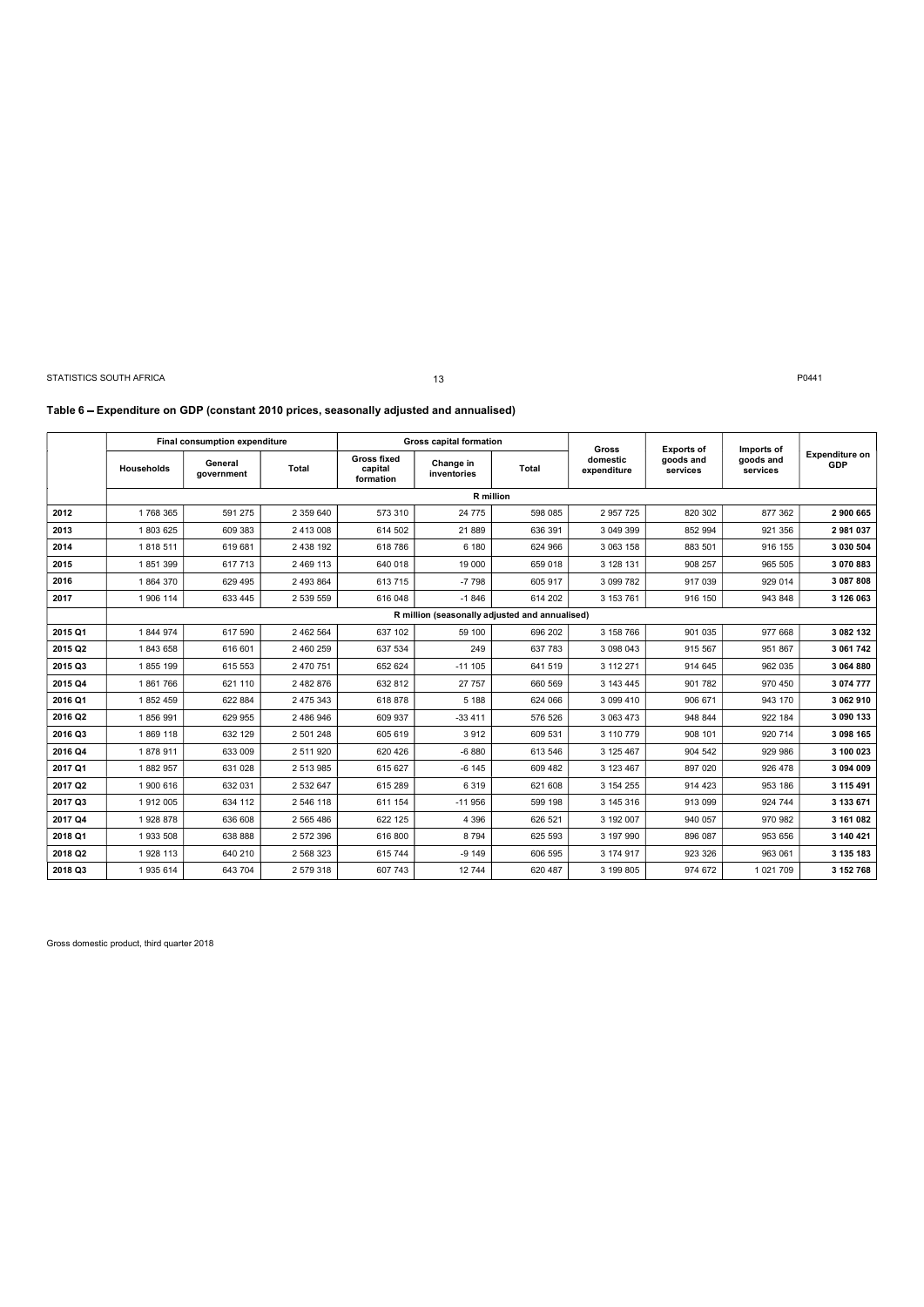### 14

### Table 7 - Growth rates in expenditure on GDP (constant 2010 prices, seasonally adjusted and annualised)

|         |            | Final consumption expenditure |        |                                                                  |                                   |                                      |                                         |                                  |                              |
|---------|------------|-------------------------------|--------|------------------------------------------------------------------|-----------------------------------|--------------------------------------|-----------------------------------------|----------------------------------|------------------------------|
|         | Households | General<br>government         | Total  | <b>Gross fixed</b><br>capital formation                          | <b>Gross capital</b><br>formation | <b>Gross domestic</b><br>expenditure | <b>Exports of goods</b><br>and services | Imports of goods<br>and services | <b>Expenditure on</b><br>GDP |
|         |            |                               |        |                                                                  | % change year-on-year             |                                      |                                         |                                  |                              |
| 2012    | 3,7        | 3,5                           | 3,7    | 2,6                                                              | 3,0                               | 3,5                                  | 0,8                                     | 4,2                              | 2,5                          |
| 2013    | 2,0        | 3.1                           | 2,3    | 7,2                                                              | 6.4                               | 3.1                                  | 4,0                                     | 5.0                              | 2,8                          |
| 2014    | 0,8        | 1,7                           | 1,0    | 0,7                                                              | $-1,8$                            | 0,5                                  | 3,6                                     | $-0,6$                           | 1,7                          |
| 2015    | 1,8        | $-0,3$                        | 1,3    | 3,4                                                              | 5,4                               | 2,1                                  | 2,8                                     | 5,4                              | 1,3                          |
| 2016    | 0,7        | 1,9                           | 1,0    | $-4,1$                                                           | $-8,1$                            | $-0,9$                               | 1,0                                     | $-3,8$                           | 0,6                          |
| 2017    | 2,2        | 0,6                           | 1,8    | 0,4                                                              | 1,4                               | 1,7                                  | $-0,1$                                  | 1,6                              | 1,2                          |
|         |            |                               |        | % change quarter-on-quarter (seasonally adjusted and annualised) |                                   |                                      |                                         |                                  |                              |
| 2015 Q1 | 3,0        | $-2,1$                        | 1,7    | 5,4                                                              | 38,5                              | 8,6                                  | $-1,8$                                  | 20,8                             | 2,0                          |
| 2015 Q2 | $-0,3$     | $-0,6$                        | $-0,4$ | 0,3                                                              | $-29,6$                           | $-7,5$                               | 6,6                                     | $-10,1$                          | $-2,6$                       |
| 2015 Q3 | 2,5        | $-0,7$                        | 1,7    | 9,8                                                              | 2,4                               | 1,8                                  | $-0,4$                                  | 4,3                              | 0,4                          |
| 2015 Q4 | 1,4        | 3,7                           | 2,0    | $-11,6$                                                          | 12,4                              | 4,1                                  | $-5,5$                                  | 3,5                              | 1,3                          |
| 2016 Q1 | $-2,0$     | 1,1                           | $-1,2$ | $-8,5$                                                           | $-20,3$                           | $-5,5$                               | 2,2                                     | $-10,8$                          | $-1,5$                       |
| 2016 Q2 | 1,0        | 4,6                           | 1,9    | $-5,7$                                                           | $-27,2$                           | $-4,6$                               | 19,9                                    | $-8,6$                           | 3,6                          |
| 2016 Q3 | 2,6        | 1,4                           | 2,3    | $-2,8$                                                           | 24,9                              | 6,3                                  | $-16,1$                                 | $-0,6$                           | 1,0                          |
| 2016 Q4 | 2,1        | 0,6                           | 1,7    | 10,1                                                             | 2,7                               | 1,9                                  | $-1,6$                                  | 4,1                              | 0,2                          |
| 2017 Q1 | 0,9        | $-1,2$                        | 0,3    | $-3.1$                                                           | $-2,6$                            | $-0,3$                               | $-3,3$                                  | $-1.5$                           | $-0,8$                       |
| 2017 Q2 | 3,8        | 0,6                           | 3,0    | $-0,2$                                                           | 8,2                               | 4,0                                  | 8,0                                     | 12,0                             | 2,8                          |
| 2017 Q3 | 2,4        | 1,3                           | 2,1    | $-2,7$                                                           | $-13,7$                           | $-1,1$                               | $-0,6$                                  | $-11.4$                          | 2,4                          |
| 2017 Q4 | 3,6        | 1,6                           | 3,1    | 7,4                                                              | 19,5                              | 6,1                                  | 12,3                                    | 21,6                             | 3,5                          |
| 2018 Q1 | 1,0        | 1,4                           | 1,1    | $-3,4$                                                           | $-0,6$                            | 0,8                                  | $-17,4$                                 | $-6,9$                           | $-2,6$                       |
| 2018 Q2 | $-1,1$     | 0,8                           | $-0,6$ | $-0,7$                                                           | $-11,6$                           | $-2,9$                               | 12,7                                    | 4,0                              | $-0,7$                       |
| 2018 Q3 | 1,6        | 2,2                           | 1,7    | $-5,1$                                                           | 9,5                               | 3,2                                  | 24,2                                    | 26,7                             | 2,3                          |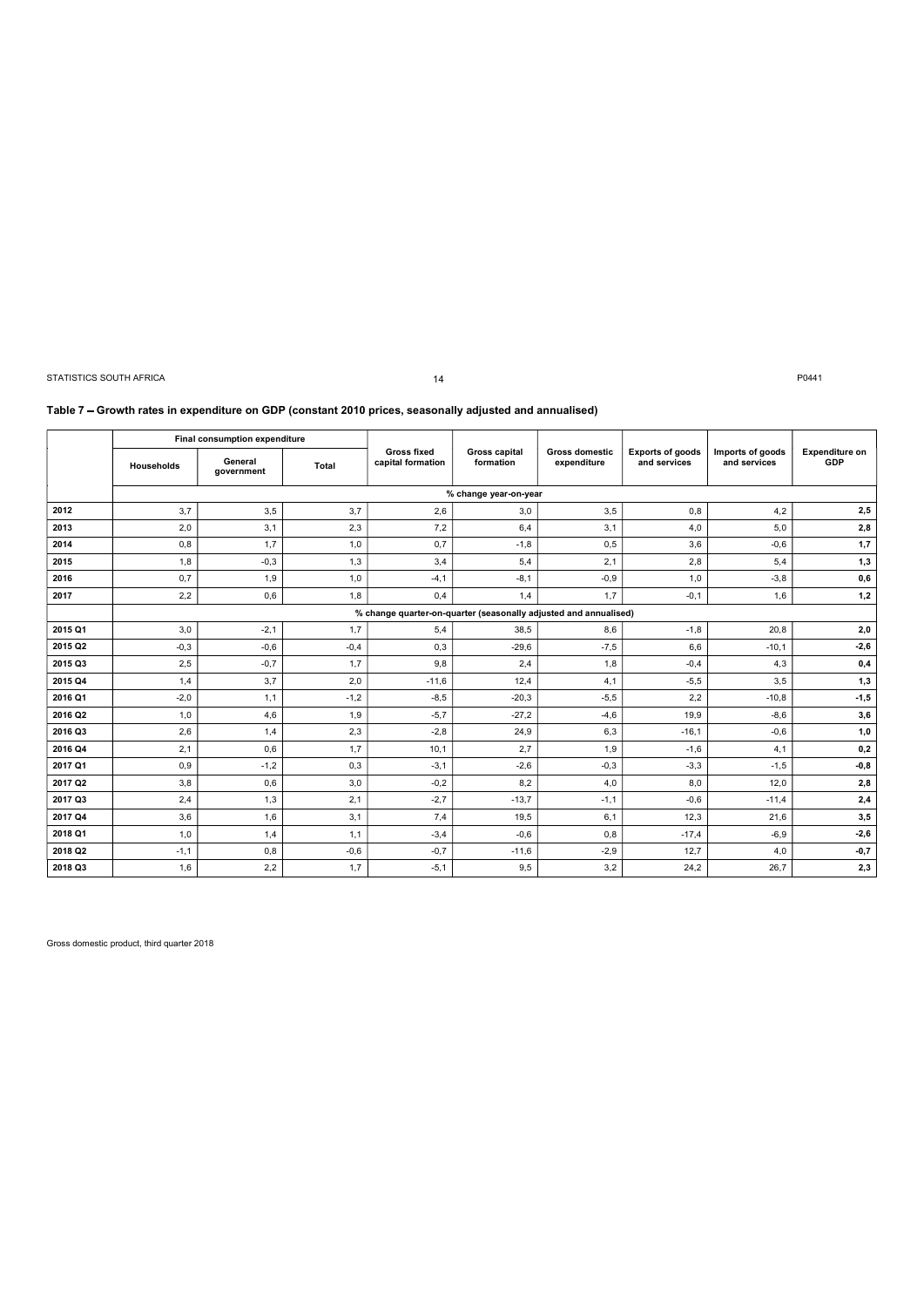|                    | STATISTICS SOUTH AFRICA |                                                        |               |                                            | 15<br>Table 8 – Contributions to growth in expenditure on GDP (constant 2010 prices, seasonally adjusted and annualised) |               |                                  |                                            |                                     | P0441                              |
|--------------------|-------------------------|--------------------------------------------------------|---------------|--------------------------------------------|--------------------------------------------------------------------------------------------------------------------------|---------------|----------------------------------|--------------------------------------------|-------------------------------------|------------------------------------|
|                    | Households              | Final consumption expenditure<br>General<br>government | <b>Total</b>  | <b>Gross fixed</b><br>capital<br>formation | <b>Gross capital formation</b><br>Change in<br>inventories                                                               | Total         | Gross<br>domestic<br>expenditure | <b>Exports of</b><br>goods and<br>services | Imports of<br>goods and<br>services | <b>Expenditure on</b><br>GDP       |
|                    |                         |                                                        |               |                                            | Percentage points                                                                                                        |               |                                  |                                            |                                     |                                    |
| 2012               | 2,2                     | 0,7                                                    | 2,9           | 0,5                                        | 0,1                                                                                                                      | 0,6           | 3,6                              | 0,2                                        |                                     |                                    |
|                    | 1,2                     |                                                        |               |                                            |                                                                                                                          |               |                                  |                                            | $-1,3$                              | 2,5                                |
| 2013               |                         | 0,6                                                    | 1,8           | 1,4                                        | $-0,1$                                                                                                                   | 1,3           | 3,2                              | 1,1                                        | $-1,5$                              | 2,8                                |
| 2014               | 0,5                     | 0,3                                                    | 0,8           | 0,1                                        | $-0,5$                                                                                                                   | $-0,4$        | 0,5                              | 1,0                                        | 0,2                                 | 1,7                                |
| 2015               | 1,1                     | $-0,1$                                                 | 1,0           | 0,7                                        | 0,4                                                                                                                      | 1,1           | 2,1                              | 0,8                                        | $-1,6$                              | 1,3                                |
| 2016               | 0,4                     | 0,4                                                    | 0,8           | $-0,9$                                     | $-0,9$                                                                                                                   | $-1,7$        | $-0,9$                           | 0,3                                        | 1,2                                 | 0,6                                |
| 2017               | 1,4                     | 0,1                                                    | 1,5           | 0,1                                        | 0,2                                                                                                                      | 0,3           | 1,7                              | 0,0                                        | $-0,5$                              | 1,2                                |
|                    |                         |                                                        |               |                                            | Percentage points                                                                                                        |               |                                  |                                            |                                     |                                    |
| 2015 Q1            | 1,8                     | $-0,4$                                                 | 1,3           | 1,1                                        | 6,1                                                                                                                      | 7,2           | 8,5                              | $-0,6$                                     | $-5,9$                              | 2,0                                |
| 2015 Q2            | $-0,2$                  | $-0,1$                                                 | $-0,3$        | 0,1                                        | $-7,6$                                                                                                                   | $-7,5$        | $-7,8$                           | 1,9                                        | 3,3                                 | $-2,6$                             |
| 2015 Q3            | 1,5                     | $-0,1$                                                 | 1,4           | 2,0                                        | $-1,5$                                                                                                                   | 0, 5          | 1,9                              | $-0,1$                                     | $-1,3$                              | 0,4                                |
| 2015 Q4            | 0,9                     | 0,7                                                    | 1,6           | $-2,6$                                     | 5,1                                                                                                                      | 2,5           | 4,1                              | $-1,7$                                     | $-1,1$                              | 1,3                                |
| 2016 Q1            | $-1,2$                  | $_{\rm 0,2}$                                           | $-1,0$        | $-1, 8$                                    | $-2,9$                                                                                                                   | $-4,7$        | $-5,7$                           | $_{0,6}$                                   | $_{\rm 3,5}$                        | $-1, 5$                            |
| 2016 Q2            | 0,6                     | 0,9                                                    | 1,5           | $-1,2$                                     | $-5,1$                                                                                                                   | $-6,3$        | $-4,8$                           | 5,6                                        | 2,8                                 | 3,6                                |
| 2016 Q3            | 1,6                     | 0,3                                                    | 1,9           | $-0,6$                                     | 4,9                                                                                                                      | 4,3           | 6,1                              | $-5,3$                                     | 0,2                                 | 1,0                                |
| 2016 Q4            | 1,3                     | 0,1                                                    | 1,4           | 1,9                                        | $-1,4$                                                                                                                   | 0,5           | 1,9                              | $-0,5$                                     | $-1,2$                              | 0,2                                |
| 2017 Q1            | 0,5                     | $-0,3$                                                 | 0,3           | $-0,6$                                     | 0,1                                                                                                                      | $-0,5$        | $-0,3$                           | $-1,0$                                     | 0,5                                 | $-0,8$                             |
| 2017 Q2            | 2,3                     | 0,1                                                    | 2,4           | 0,0                                        | 1,6                                                                                                                      | 1,6           | 4,0                              | 2,3                                        | $-3,5$                              | 2,8                                |
| 2017 Q3            | 1,5                     | 0,3                                                    | 1,7           | $-0,5$                                     | $-2,4$                                                                                                                   | $-2,9$        | $-1,2$                           | $-0,2$                                     | 3,7                                 | 2,4                                |
| 2017 Q4            | 2,2                     | 0,3                                                    | 2,5           | 1,4                                        | 2,1                                                                                                                      | 3,5           | 6,0                              | 3,5                                        | $-6,0$                              | 3,5                                |
| 2018 Q1            | 0,6                     | 0,3                                                    | 0,9           | $-0,7$                                     | 0,6                                                                                                                      | $-0,1$        | 0,7                              | $-5,5$                                     | 2,2                                 | $-2,6$                             |
| 2018 Q2<br>2018 Q3 | $-0,7$<br>1,0           | 0,2<br>0,4                                             | $-0,5$<br>1,4 | $-0,1$<br>$-1,0$                           | $-2,3$<br>2,8                                                                                                            | $-2,4$<br>1,8 | $-2,9$<br>3,2                    | 3,5<br>6,6                                 | $-1,2$<br>$-7,5$                    | $-0,7$<br>$\mathbf{2}, \mathbf{3}$ |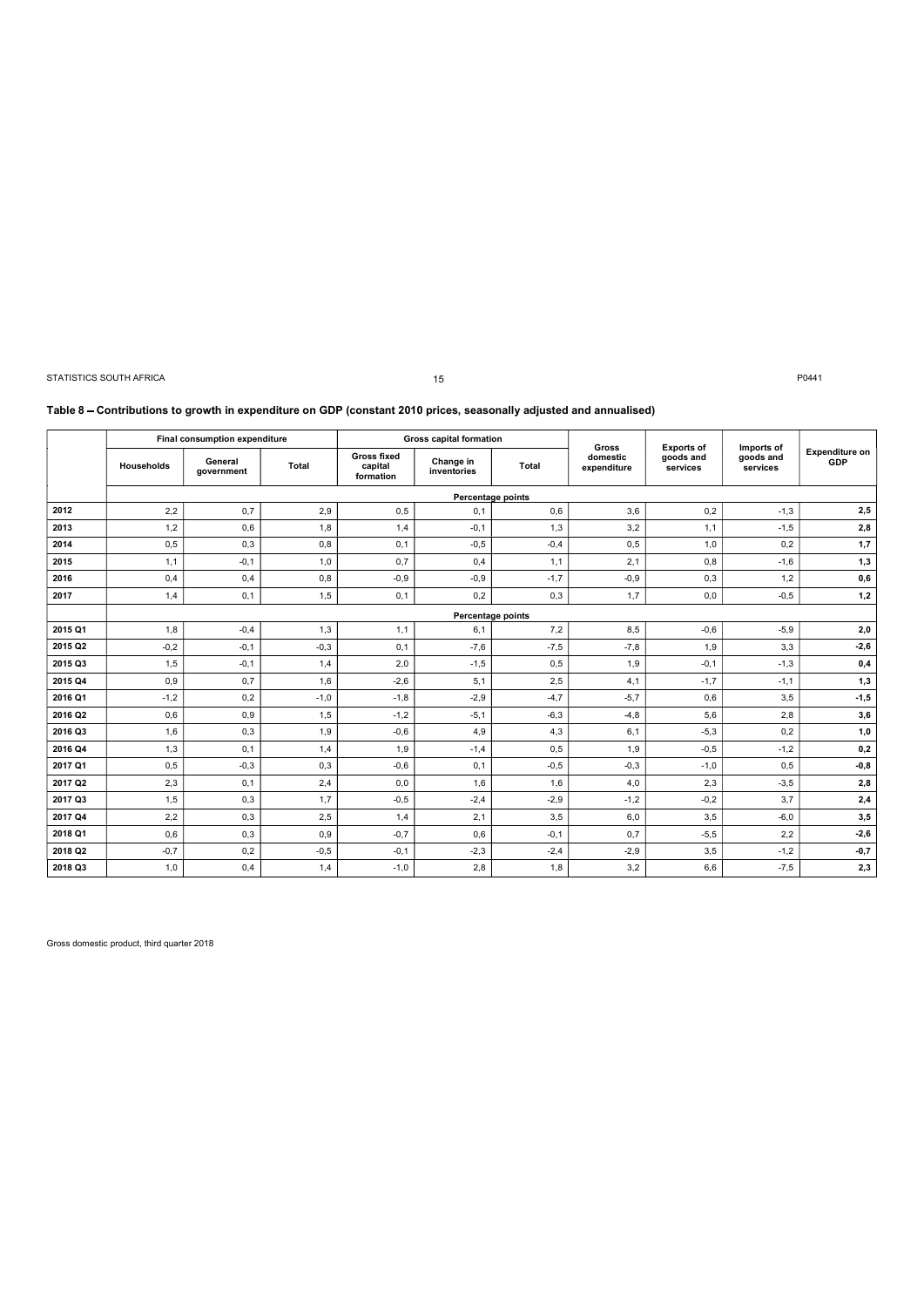### Table 9 Expenditure on GDP (constant 2010 prices)

|         |            | Final consumption expenditure |           |                                            | <b>Gross capital formation</b> |              | Gross                   |                                            |                                     |                              |
|---------|------------|-------------------------------|-----------|--------------------------------------------|--------------------------------|--------------|-------------------------|--------------------------------------------|-------------------------------------|------------------------------|
|         | Households | General<br>government         | Total     | <b>Gross fixed</b><br>capital<br>formation | Change in<br>inventories       | <b>Total</b> | domestic<br>expenditure | <b>Exports of</b><br>goods and<br>services | Imports of<br>goods and<br>services | <b>Expenditure on</b><br>GDP |
|         |            |                               |           |                                            | R million                      |              |                         |                                            |                                     |                              |
| 2012    | 1768 365   | 591 275                       | 2 359 640 | 573 310                                    | 24 775                         | 598 085      | 2 957 725               | 820 302                                    | 877 362                             | 2 900 665                    |
| 2013    | 1803625    | 609 383                       | 2 413 008 | 614 502                                    | 21889                          | 636 391      | 3 049 399               | 852 994                                    | 921 356                             | 2981037                      |
| 2014    | 1818511    | 619 681                       | 2 438 192 | 618 786                                    | 6 180                          | 624 966      | 3 063 158               | 883 501                                    | 916 155                             | 3 0 30 50 4                  |
| 2015    | 1851399    | 617 713                       | 2 469 113 | 640 018                                    | 19 000                         | 659 018      | 3 128 131               | 908 257                                    | 965 505                             | 3 070 883                    |
| 2016    | 1864370    | 629 495                       | 2 493 864 | 613 715                                    | $-7798$                        | 605 917      | 3 099 782               | 917 039                                    | 929 014                             | 3 087 808                    |
| 2017    | 1 906 114  | 633 445                       | 2 539 559 | 616 048                                    | $-1846$                        | 614 202      | 3 153 761               | 916 150                                    | 943 848                             | 3 126 063                    |
|         |            |                               |           |                                            | <b>R</b> million               |              |                         |                                            |                                     |                              |
| 2015 Q1 | 447 574    | 154 527                       | 602 100   | 156 717                                    | 459                            | 157 176      | 759 276                 | 218 318                                    | 238 856                             | 738 738                      |
| 2015 Q2 | 452 491    | 150 827                       | 603 318   | 158 217                                    | 11 150                         | 169 367      | 772 686                 | 227 990                                    | 234 098                             | 766 577                      |
| 2015 Q3 | 456 729    | 154 495                       | 611 224   | 164 799                                    | 4 2 4 1                        | 169 040      | 780 264                 | 232 528                                    | 248 039                             | 764 753                      |
| 2015 Q4 | 494 606    | 157 865                       | 652 470   | 160 285                                    | 3 1 5 0                        | 163 435      | 815 906                 | 229 421                                    | 244 512                             | 800 815                      |
| 2016 Q1 | 449 572    | 157 792                       | 607 364   | 150 652                                    | $-12976$                       | 137 675      | 745 040                 | 219 847                                    | 230 126                             | 734 761                      |
| 2016 Q2 | 455 443    | 154 110                       | 609 553   | 151 782                                    | 1972                           | 153 754      | 763 306                 | 237 364                                    | 227 336                             | 773 335                      |
| 2016 Q3 | 460 322    | 157 228                       | 617 550   | 153 777                                    | 7675                           | 161 453      | 779 002                 | 230 182                                    | 237 415                             | 771 769                      |
| 2016 Q4 | 499 033    | 160 365                       | 659 398   | 157 504                                    | $-4468$                        | 153 035      | 812 434                 | 229 646                                    | 234 138                             | 807 942                      |
| 2017 Q1 | 453 738    | 158 984                       | 612722    | 151 167                                    | $-16376$                       | 134 791      | 747 513                 | 217 288                                    | 227 702                             | 737 099                      |
| 2017 Q2 | 466 115    | 155 411                       | 621 526   | 152 653                                    | 11 596                         | 164 249      | 785 775                 | 228 567                                    | 234 238                             | 780 104                      |
| 2017 Q3 | 472 940    | 158 018                       | 630 958   | 155 387                                    | 3679                           | 159 065      | 790 023                 | 231 535                                    | 237 785                             | 783 774                      |
| 2017 Q4 | 513 321    | 161 031                       | 674 352   | 156 842                                    | $-745$                         | 156 097      | 830 449                 | 238 759                                    | 244 122                             | 825 086                      |
| 2018 Q1 | 468 203    | 160 920                       | 629 124   | 151 681                                    | $-13199$                       | 138 482      | 767 606                 | 216 699                                    | 232 945                             | 751 361                      |
| 2018 Q2 | 473 273    | 157 028                       | 630 301   | 152 517                                    | 7 9 0 5                        | 160 421      | 790 722                 | 231 622                                    | 238 324                             | 784 020                      |
| 2018 Q3 | 478 247    | 160 299                       | 638 545   | 153 858                                    | 9924                           | 163 782      | 802 327                 | 247 862                                    | 262 739                             | 787 451                      |

16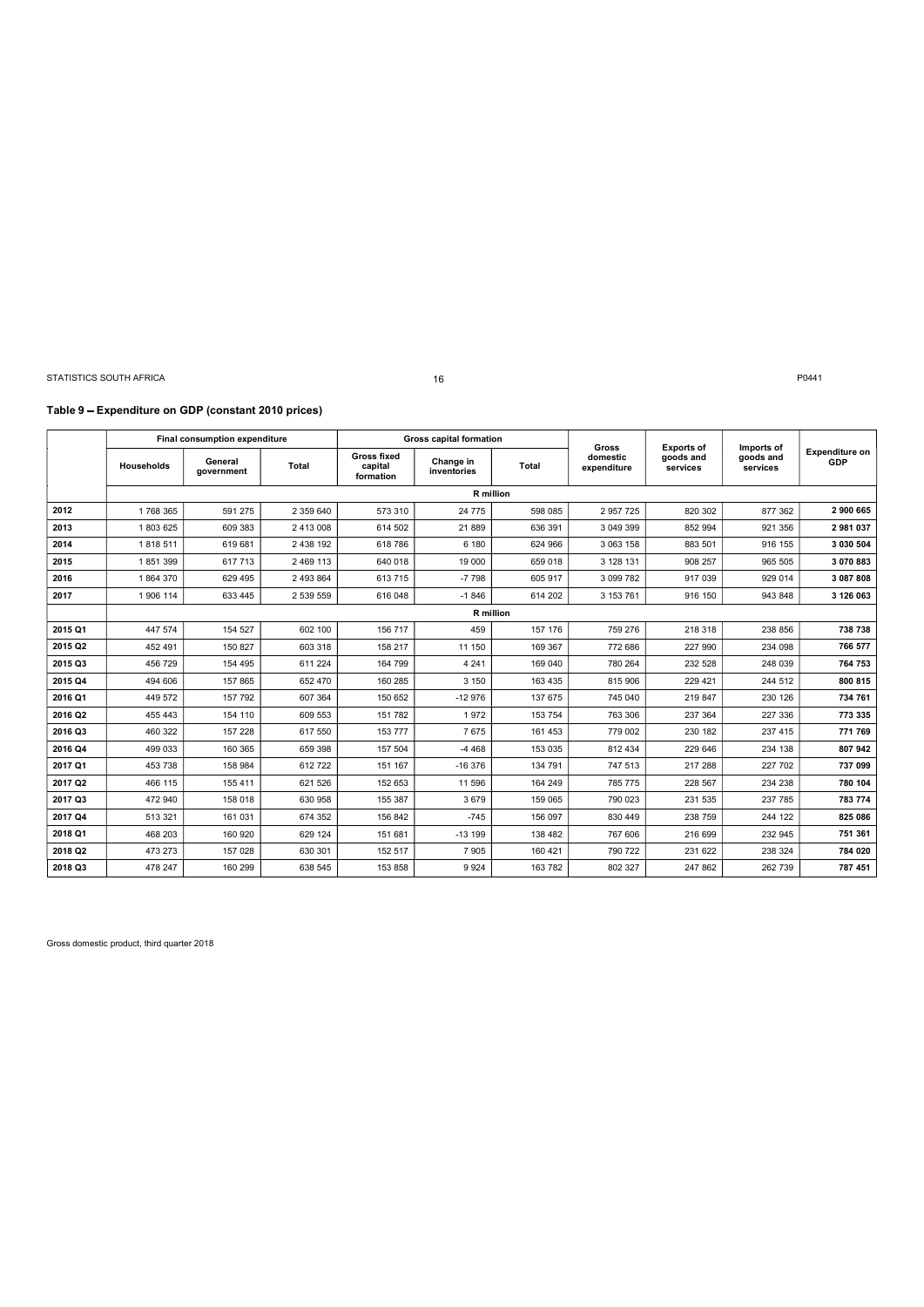| STATISTICS SOUTH AFRICA |                                                                      |                               |              | 17                 |                               |                |                       |                  | P0441                   |
|-------------------------|----------------------------------------------------------------------|-------------------------------|--------------|--------------------|-------------------------------|----------------|-----------------------|------------------|-------------------------|
|                         |                                                                      |                               |              |                    |                               |                |                       |                  |                         |
|                         | Table 10 - Growth rates in expenditure on GDP (constant 2010 prices) |                               |              |                    |                               |                |                       |                  |                         |
|                         |                                                                      | Final consumption expenditure |              | <b>Gross fixed</b> | <b>Gross capital</b>          | Gross domestic | <b>Exports of</b>     | Imports of goods | <b>Expenditure on</b>   |
|                         | Households                                                           | General<br>government         | <b>Total</b> | capital formation  | formation                     | expenditure    | goods and<br>services | and services     | GDP                     |
|                         |                                                                      |                               |              |                    |                               |                |                       |                  |                         |
| 2012                    | 3,7                                                                  |                               |              |                    | % change year-on-year         |                |                       |                  |                         |
|                         |                                                                      | 3,5                           | 3,7          | 2,6                | 3,0                           | 3,5            | 0,8                   | 4,2              | 2,5                     |
| 2013                    | 2,0                                                                  | 3,1                           | 2,3          | 7,2                | 6,4                           | 3,1            | 4,0                   | 5,0              | 2,8                     |
| 2014                    | 0,8                                                                  | 1,7                           | 1,0          | 0,7                | $-1,8$                        | 0,5            | 3,6                   | $-0,6$           | 1,7                     |
| 2015                    | 1,8                                                                  | $-0,3$                        | 1,3          | 3,4                | 5,4                           | 2,1            | 2,8                   | 5,4              | 1,3                     |
| 2016                    | 0,7                                                                  | 1,9                           | 1,0          | $-4,1$             | $-8,1$                        | $-0,9$         | 1,0                   | $-3,8$           | 0,6                     |
| 2017                    | 2,2                                                                  | 0,6                           | 1,8          | 0,4                | 1,4                           | 1,7            | $-0,1$                | 1,6              | 1,2                     |
| 2015 Q1                 | 1,7                                                                  | $-0,3$                        | 1,2          | 4,9                | % change year-on-year<br>20,8 | 4,7            | 1,2                   | 6,9              | 2,9                     |
| 2015 Q2                 | 1,7                                                                  | 0,0                           | 1,3          | 4,1                | $-1,2$                        | 0,7            | 8,8                   | 6,6              | 1,3                     |
| 2015 Q3                 | 1,7                                                                  | $-0,6$                        | 1,1          | 3,9                | 1,9                           | 1,3            | 2,3                   | 4,0              | 0,7                     |
| 2015 Q4                 | 2,1                                                                  | $-0,4$                        | 1,5          | 0,9                | 3,8                           | 2,0            | $-0,6$                | 4,2              | 0,5                     |
| 2016 Q1                 | 0,4                                                                  | 2,1                           | 0,9          | $-3,9$             | $-12,4$                       | $-1,9$         | 0,7                   | $-3,7$           | $-0,5$                  |
| 2016 Q2                 | 0,7                                                                  | 2,2                           | 1,0          | -4,1               | -9,2                          | $-1,2$         | 4,1                   | -2,9             | $\mathbf{0},\mathbf{9}$ |
| 2016 Q3                 | 0,8                                                                  | 1,8                           | 1,0          | $-6,7$             | $-4,5$                        | $-0,2$         | $-1,0$                | $-4,3$           | $\mathbf{0},\mathbf{9}$ |
| 2016 Q4                 | 0,9                                                                  | 1,6                           | 1,1          | $-1,7$             | $-6,4$                        | $-0,4$         | 0,1                   | $-4,2$           | $\mathbf{0},\mathbf{9}$ |
| 2017 Q1                 | 0,9                                                                  | 0,8                           | 0,9          | 0,3                | $-2,1$                        | 0,3            | $-1,2$                | $-1,1$           | 0,3                     |
| 2017 Q2                 | 2,3                                                                  | 0,8                           | 2,0          | 0,6                | 6,8                           | 2,9            | $-3,7$                | $3,0$            | $\mathbf{0},\mathbf{9}$ |
| 2017 Q3                 | 2,7                                                                  | $0,5$                         | 2,2          | 1,0                | $-1,5$                        | 1,4            | 0,6                   | 0,2              | 1,6                     |
| 2017 Q4<br>2018 Q1      | 2,9<br>3,2                                                           | 0,4<br>1,2                    | $2,3$<br>2,7 | $-0,4$<br>0,3      | 2,0<br>2,7                    | 2,2<br>2,7     | $4,0$<br>$-0,3$       | 4,3<br>2,3       | 2,1<br>1,9              |
| 2018 Q2                 | 1,5                                                                  | 1,0                           | 1,4          | $-0,1$             | $-2,3$                        | 0,6            | 1,3                   | $1,7$            | 0,5                     |
| 2018 Q3                 | 1,1                                                                  | 1,4                           | 1,2          | $-1,0$             | 3,0                           | 1,6            | 7,1                   | 10,5             | 0,5                     |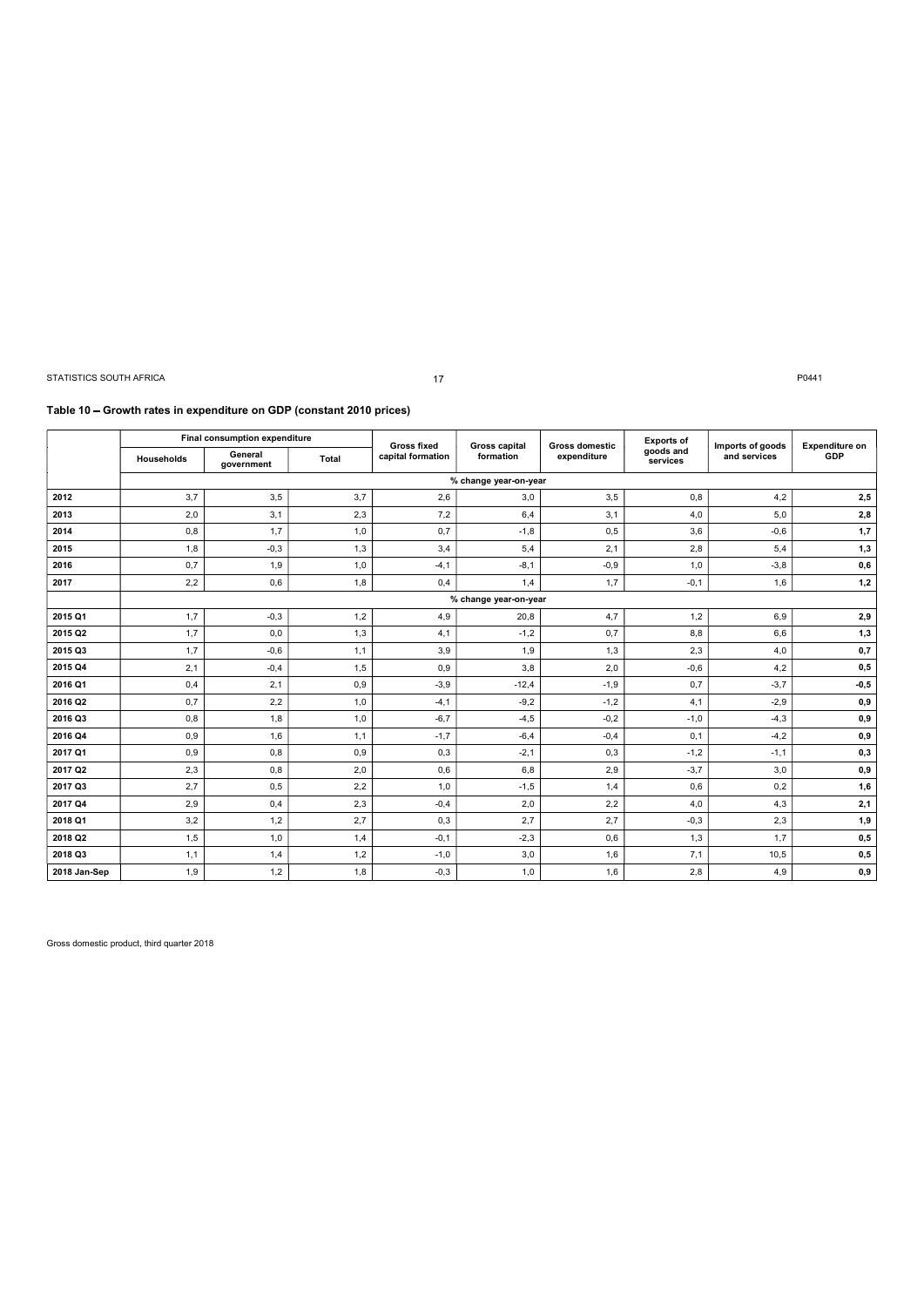# EXPLANATORY NOTES

| <b>(PLANATORY NOTES</b><br>Forthcoming<br>Expected date of publication<br><b>Issue</b><br><b>issues</b><br>Fourth quarter of 2018<br>5 March 2019<br>4 June 2019<br>First quarter of 2019<br>3 September 2019<br>Second quarter of 2019<br>Information related to the compilation of the production-based GDP estimates is available in the<br><b>Reference</b><br>GDP release P0441 for the third quarter 2014 on the Stats SA website:<br>documents<br>http://www.statssa.gov.za/publications/P0441/P04413rdQuarter2014.pdf<br>Information related to the compilation of the expenditure-based GDP estimates is available in<br>the sources and methods document on the Stats SA website:<br>http://www.statssa.gov.za/publications/P0441/Expenditure on GDP Sources and Methods.pdf | ATISTICS SOUTH AFRICA | 18 | P0441 |
|----------------------------------------------------------------------------------------------------------------------------------------------------------------------------------------------------------------------------------------------------------------------------------------------------------------------------------------------------------------------------------------------------------------------------------------------------------------------------------------------------------------------------------------------------------------------------------------------------------------------------------------------------------------------------------------------------------------------------------------------------------------------------------------|-----------------------|----|-------|
|                                                                                                                                                                                                                                                                                                                                                                                                                                                                                                                                                                                                                                                                                                                                                                                        |                       |    |       |
|                                                                                                                                                                                                                                                                                                                                                                                                                                                                                                                                                                                                                                                                                                                                                                                        |                       |    |       |
|                                                                                                                                                                                                                                                                                                                                                                                                                                                                                                                                                                                                                                                                                                                                                                                        |                       |    |       |
|                                                                                                                                                                                                                                                                                                                                                                                                                                                                                                                                                                                                                                                                                                                                                                                        |                       |    |       |
|                                                                                                                                                                                                                                                                                                                                                                                                                                                                                                                                                                                                                                                                                                                                                                                        |                       |    |       |
|                                                                                                                                                                                                                                                                                                                                                                                                                                                                                                                                                                                                                                                                                                                                                                                        |                       |    |       |
|                                                                                                                                                                                                                                                                                                                                                                                                                                                                                                                                                                                                                                                                                                                                                                                        |                       |    |       |
|                                                                                                                                                                                                                                                                                                                                                                                                                                                                                                                                                                                                                                                                                                                                                                                        |                       |    |       |
|                                                                                                                                                                                                                                                                                                                                                                                                                                                                                                                                                                                                                                                                                                                                                                                        |                       |    |       |
|                                                                                                                                                                                                                                                                                                                                                                                                                                                                                                                                                                                                                                                                                                                                                                                        |                       |    |       |
|                                                                                                                                                                                                                                                                                                                                                                                                                                                                                                                                                                                                                                                                                                                                                                                        |                       |    |       |
| <b>CHNICAL ENQUIRIES</b>                                                                                                                                                                                                                                                                                                                                                                                                                                                                                                                                                                                                                                                                                                                                                               |                       |    |       |
| Michael Manamela<br>Telephone number: 012 310 8520<br>Email: Michaelm@statssa.gov.za                                                                                                                                                                                                                                                                                                                                                                                                                                                                                                                                                                                                                                                                                                   |                       |    |       |
| Telephone number: 012 310 4674<br>Litshani Ligudu<br>Email: Litshanil@statssa.gov.za                                                                                                                                                                                                                                                                                                                                                                                                                                                                                                                                                                                                                                                                                                   |                       |    |       |
| Telephone number: 012 310 8567<br>Bontlenyana Makhoba                                                                                                                                                                                                                                                                                                                                                                                                                                                                                                                                                                                                                                                                                                                                  |                       |    |       |

# TECHNICAL ENQUIRIES

|                           | http://www.statssa.gov.za/publications/P0441/Expenditure on GDP Sources and Methods.pdf |  |
|---------------------------|-----------------------------------------------------------------------------------------|--|
|                           |                                                                                         |  |
|                           |                                                                                         |  |
|                           |                                                                                         |  |
|                           |                                                                                         |  |
|                           |                                                                                         |  |
|                           |                                                                                         |  |
|                           |                                                                                         |  |
| <b>ECHNICAL ENQUIRIES</b> |                                                                                         |  |
| Michael Manamela          | Telephone number: 012 310 8520                                                          |  |
|                           | Email: Michaelm@statssa.gov.za                                                          |  |
| Litshani Ligudu           | Telephone number: 012 310 4674                                                          |  |
|                           | Email: Litshanil@statssa.gov.za                                                         |  |
| Bontlenyana Makhoba       | Telephone number: 012 310 8567                                                          |  |
|                           |                                                                                         |  |